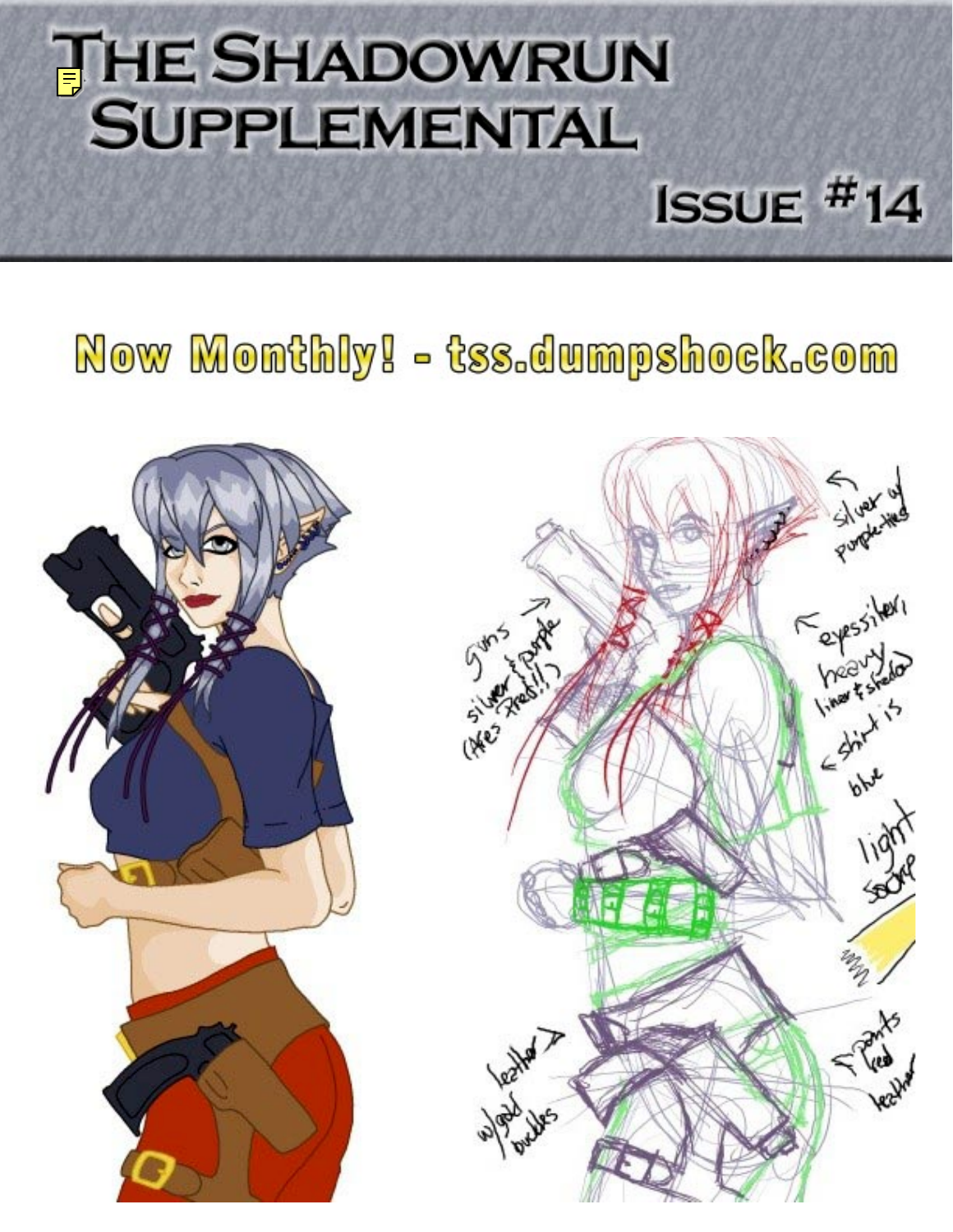# **THE SHADOWRUN SUPPLEMENTAL**

## $ISSUE$ #14

| Editorial Verbiage 2         |                         |
|------------------------------|-------------------------|
| <b>The Past</b>              | 2                       |
| <b>The Future</b>            | $\overline{\mathbf{2}}$ |
| <b>Have Your Say</b>         | $\overline{2}$          |
| <b>The Staff</b>             | $\overline{\mathbf{2}}$ |
| <b>New Columns</b>           | 3                       |
| <b>Tai's Magical Goodies</b> | 3                       |
| <b>Datasteal</b>             | 3                       |
| <b>Submission Guidelines</b> | 3                       |
| <b>General Guidelines</b>    | 3                       |
| <b>Written Submissions</b>   | 3                       |
| <b>Art Submissions</b>       | 3                       |
| <b>The Wantlist</b>          | 3                       |
|                              |                         |
| Seven Samurai                | 4                       |
| <b>Introduction</b>          | 4                       |
| Concept                      | 4                       |
| <b>Rules</b>                 | 4                       |
| <b>Alternates</b>            | 4                       |
| Cost                         | 4                       |
| 2060 Samurai                 | 4                       |
| <b>Bug Hunter</b>            | 5                       |
| <b>Hardboy</b>               | 6                       |
| <b>Pit Fighter</b>           | 7                       |
| <b>Quick Troll</b>           | 8                       |
| <b>Stealth Samurai</b>       | 8                       |

| Firearms Prices the Sensible Way  10 |    |
|--------------------------------------|----|
| <b>The Bulk Production Modifier</b>  | 10 |
| <b>Pricing Your Merchandise</b>      | 11 |
| <b>Damage Control  12</b>            |    |
| <b>Skill Flaws</b>                   | 12 |
| <b>Physical Flaws</b>                | 12 |
| <b>Mental Flaws</b>                  | 14 |
| <b>Social Flaws</b>                  | 15 |
| A Little Learning  16                |    |
| <b>Knowledge Skills</b>              | 16 |
| <b>Prison Operations</b>             | 16 |
| <b>Judicial Procedures</b>           | 16 |
| <b>Vehicle Security</b>              | 16 |
| <b>Active Skills</b>                 | 16 |
| <b>Handyman (Reaction)</b>           | 16 |
| <b>Lockpicking (Quickness)</b>       | 16 |
| SwiftOne Speaks 17                   |    |
| <b>Advice for FanPro LLC</b>         | 17 |
| Rigger 3                             | 18 |
| <b>Year of the Comet</b>             | 19 |
| <b>The Burning Time</b>              | 20 |

Shadowrun, Matrix, and all related terms are copyrights of WizKids LLC (1989 to the present date.), All rights reserved. All names used without permission. This compilation of material is copyright ©2001 Adam Jury

#### **The Shadowrun Supplemental #14: September 2001**

**Staff**<br>Editor-in-Chief:

**Editor-in-Chief:** Adam Jury [ [adamj@dumpshock.com](mailto:adamj@dumpshock.com) ]<br>**Assistant Editor:** Elissa Carev [ elissa@dumpshock.com ] [ [elissa@dumpshock.com](mailto:elissa@dumpshock.com) ] Lifesaver: Pamela Zerbinos [ [pam@dumpshock.com](mailto:pam@dumpshock.com) ]

#### **Contributing Editors**

the Shadowrun Supplemental

Michelle Lyons: [ ladyanaka@hotmail.com ]<br>Marc Renouf: [ renouf@erim-int.com ] [ renouf@erim-int.com ] Brett Sanger: [ swiftone@dumpshock.com ]

**Global Staff Contact: [ [tss@dumpshock.com](mailto:tss@dumpshock.com) ] World Wide Web:<http://tss.dumpshock.com>**

## **Cover Art**

Drea O'Dare:<br>[ drea@supergoth.com ]

#### **Interior Art**

Angela Marcucci :<br>
[ i.am@dvixen.com ] Alexandre van Chestein:<br>[ havoc@videotron.ca ]

http://www.dvixen.com

http://www.supergoth.com

http://pages.infinit.net/havochq/



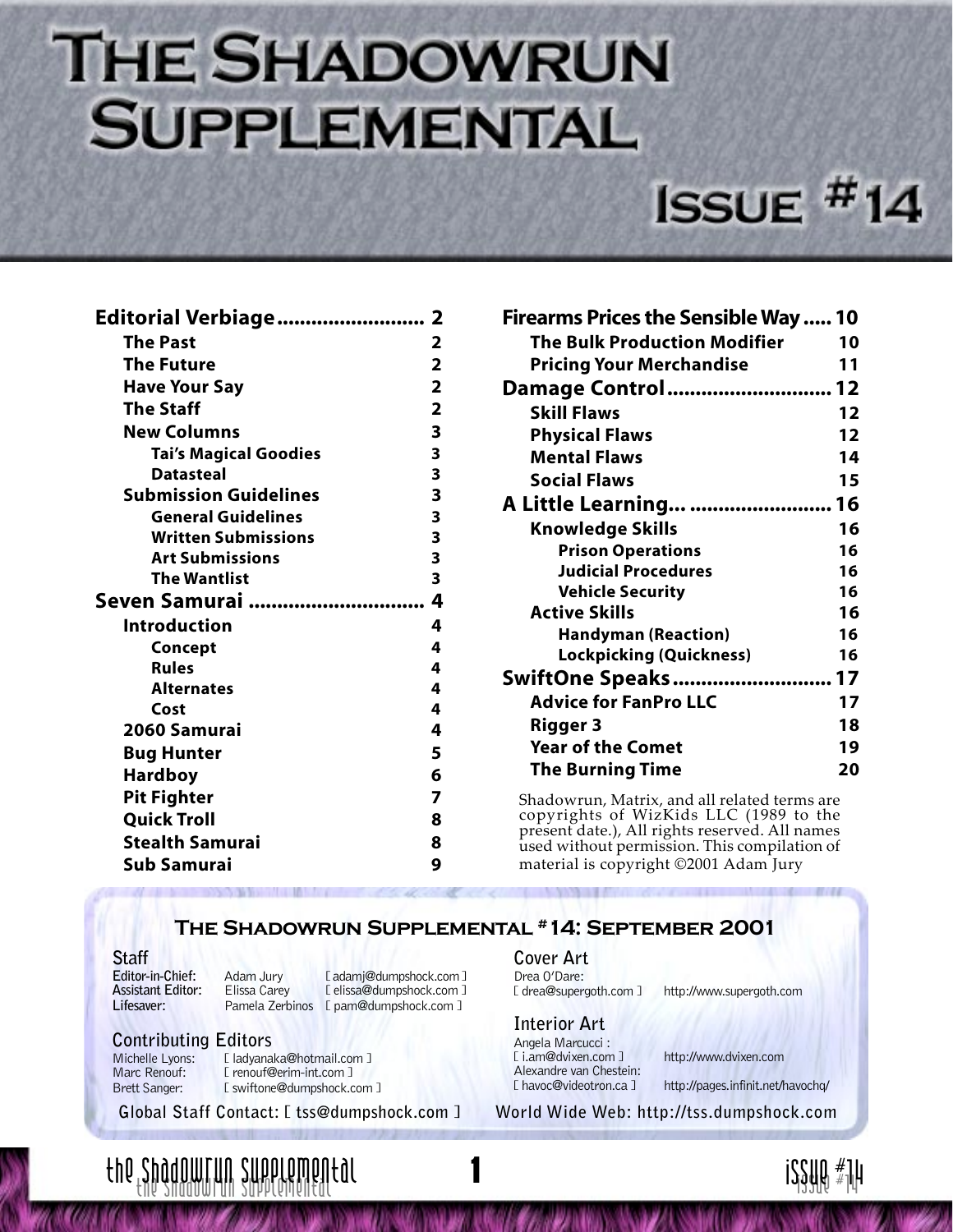### **Editorial Verbiage [Adam Jury \[ adamj @dumpshock.com \]](mailto:adamj@dumpshock.com)**

<span id="page-2-0"></span>Monthly. That word strikes fear into my heart like almost no other does at the moment.

#### **The Past**

Let's go back in history a bit. For some strange reason—actually, it was because I wanted to fill what was at the time a wide open niche $-I$  decided to start The Shadowrun Supplemental in early 1997. I was still in school and had tons of free time. Six issues came out within the first 11 months, and the magazine rocked along until the summer of 1998.

Crazy stuff happened in 1998. I graduated. I got a job. Shadowrun Third Edition came out. In early  $-1999$  – twenty-three months after issue  $*1$  came out, issue # 9 came out. Not quite bi-monthly like the original plan, but still doing pretty well, in my estimation. Twenty-four months after issue # 9, in early 2001, issue # 13 was released. Not so good. Matter of fact, pretty damned lousy, in my opinion.

There comes a time when you have to make changes to stay alive. Obviously, while publishing on an irregular schedule is quite easy on the Internet, it's not always the best way to go. Mainly, it's no good for the readers—you don't know when an issue is coming out, so you can't schedule your visits to the web-page. Your have to rely on word-of-mouth–press releases, message board postings, or something like that when a new issue comes out. The irregular schedule is also bad for me as an editor-it means less motivation to work on the magazine, fewer submissions from readers, and it makes it easier to push the release date back.

#### **The Future**

So, starting with this issue—#14—The Shadowrun Supplemental officially moves from a quarterly schedule to a monthly one. We won't be producing 12 issues a year, though–we'll be releasing 10 issues. August is a designated "month off", due to the convention season, and we'll also take one other month off during the year, which we'll schedule as necessary to work around our real life.

2 The Shadowrun Supplemental The Shadowrun Supplemental Issue #14 issue #

We're also shifting formats a little bit, and working more to emulate other popular online magazines in form and presentation. The HTML (web based) version will no longer be the bastard stepchild, but will actually be released before or at the same time as the PDF version.

What does this mean for you people, the readers? Well, first of all—and most importantly—it means that you'll be getting issues on a more regular and frequent basis! We'll be able to cover news in the Shadowrun world, along with product releases and plot flow, in a much more timely manner than in the past. Second, it means that those of you who submit items will get a quicker response from the editors and will see your article in an issue much sooner. I won't deny that the new schedule means that we **need** more submissions from readers, so please, if you have stuff lying around that you think may fit in the magazine, or if you feel inspired to write, please take a look at the Submission Guidelines.

The other main concern is that each issue will probably be a little smaller. For the next few issues we'll be aiming to provide two Feature Articles, plus two of our Regular Columns, reviews as appropriate in SwiftOne Speaks, and of course an Editorial Verbiage from myself. There will also be some columns that will appear on an irregular basis, and we'll be accepting submissions for them. The details on two new columns are included below. A full list of the columns is available at <http://tss.dumpshock.com/issue.html>

#### **The Staff**

When I say 'we', I mean it. Because possibly the most exciting part of this revamp for me is that Iím bringing aboard a new staff member to assist me, and perhaps one more in the near future. Stepping up to the task of Assistant Editor is Elissa Carey, freelance author (Corporate Punishement, Target: Matrix, Year of the Comet, and more on the way). Sheís from Delaware ("Or imagine being whisked away to... Delaware. 'Hi, I'm in Delaware'"). She's responsible for helping me pick out articles and doing the nitty-gritty text editing. You can reach us via email at [tss@dumpshock.com](mailto:tss@dumpshock.com).

14

#### **Have Your Say**

Just as important as the people who create are the people who consume $-$ so please, let us know what you think of The Shadowrun Supplemental. There's a small survey to fill out available at [http://tss.dumpshock.com/feedback\\_14.html,](http://tss.dumpshock.com/feedback_14.html) and you can always email the editorial team at [tss@dumpshock.com](mailto:tss@dumpshock.com). Your feedback is always appreciated!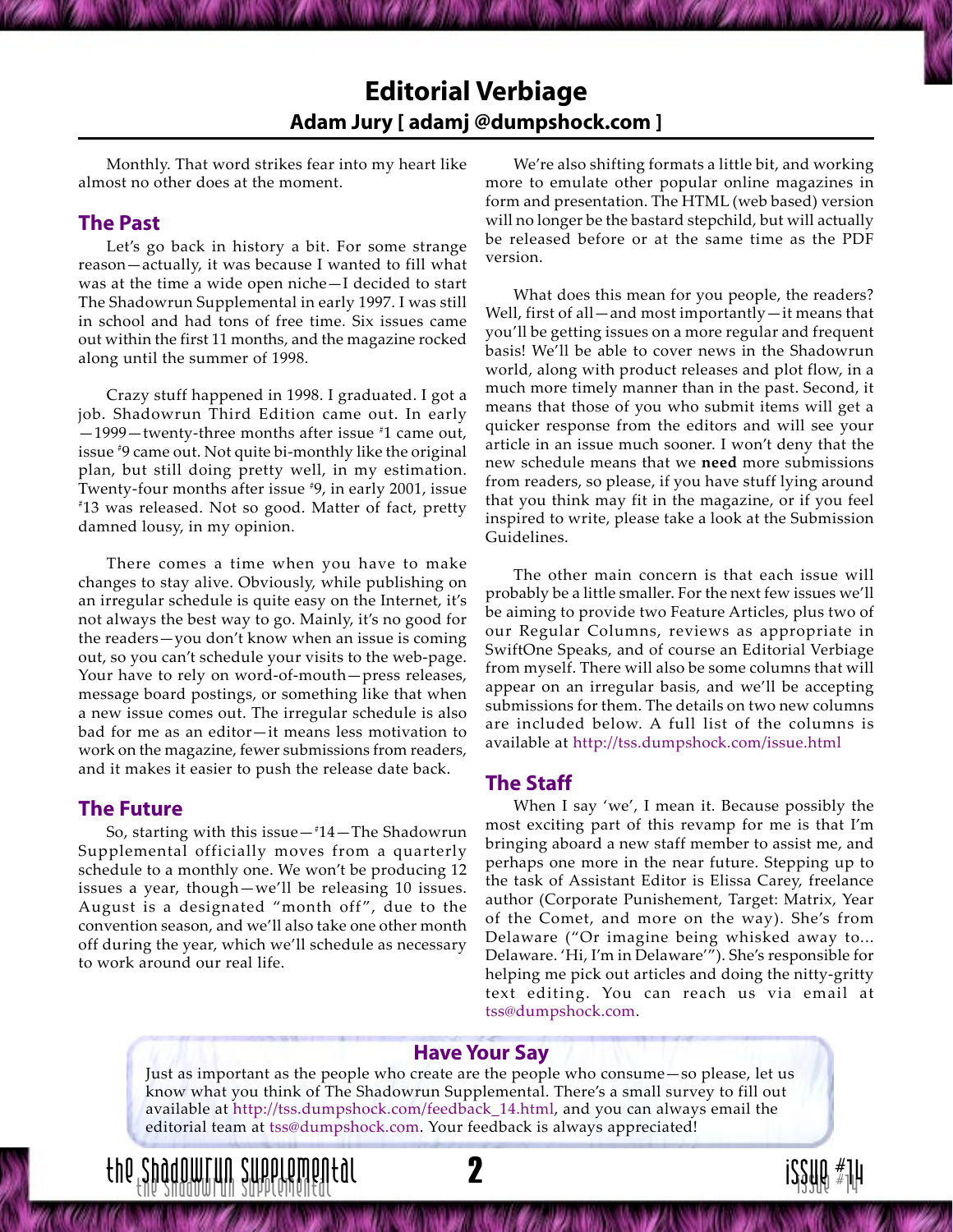#### <span id="page-3-0"></span>**New Columns**

#### **Tai's Magical Goodies**

Originally a sub-section of The Cluttered Datastore, this is the home of magical items of all sorts, from spells to adept powers to totems to other magical items. Taiís Magical Goodies is open to submissions from anyone.

#### **Datasteal**

A new column for reviewing non-Shadowrun gaming material, for the purpose of showing how it can relate to Shadowrun and be used in a Shadowrun campaign. An example review could cover the GURPS supplement GURPS Bio-Tech - including a basic summary, how well it meshes with current Shadowrun technology, and how much could be converted to Shadowrun. Like most reviews, it should conclude with a final opinion - is this book a worthwhile purchase to use primarily as a Shadowrun resource?

#### **Submission Guidelines**

Our submission guidelines are also available on the web at <http://tss.dumpshock.com/guidelines.html>

#### **General Guidelines**

The following guidelines apply for both written and artistic submissions. All submissions and submission inquiries should be sent by email to [tss@dumpshock.com](mailto:tss@dumpshock.com)

**1.** All submissions should relate to Shadowrun in some way. Submissions that fit more generally in the 'cyberpunk' genre may also be accepted, but submissions that are oriented toward other cyberpunk genre roleplaying games are probably better submitted to a magazine or website devoted to them. We prefer that submissions are 'original' to The Shadowrun Supplemental - that is, that they haven't seen widespread distribution on another website already. We're flexible, though - if an article has been posted to a message board or mailing list so you can gather feedback on it, that's generally fine. When in doubt, ask us!

**2.** You must be the legal owner of the work to submit something, and you remain responsible for your work.

**3.** You retain all copyright to your material, but grant The Shadowrun Supplemental the right to edit your work before publication, and perpetual online rights to publish your work online and to edit/update it as necessary. You may republish any such material online, but we appreciate it if you give credit and provide a link to The Shadowrun Supplemental as the original place of publication.

**4.** All submissions should include the author's email address and real name. Neither of them need to be published, but we need to have them. If you wish to

adowrun Supplemental III **33**<br>Shadowrun Supplemental

have your email address suppressed or your work credited to a handle, include that information in your email message.

**5.** No payment or compensation is available (unfortunately) for authors or artists.

**6.** All authors and artists should recieve an email within 7 days about the status of the article. If you do not recieve a reply within 14 days please send a followup email to us.

#### **Written Submissions**

**1.** All submissions should be sent by email please put '[SUBMISSION] Name of Submission' in the subject line of your email. For example: '[SUBMISSION] Firearm Prices the Sensible Way'.

**2.** Submissions should be either included in the body of the email message, or attached as a .RTF, .DOC, or .TXT file. If you are unable to send a file in these formats, please email to ask for further instructions. If you have graphics that belong with the article - such as maps or character illustrations, please see the Art Submission guidelines.

**3.** Please keep formatting to your documents minimal - bold, italics, and simple tables are fine and is generally all that's necessary.

**4.** If possible, please follow our Style Sheet, available at <http://tss.dumpshock.com/style.html>

#### **Art Submissions**

**1.** All submissions should be sent by email please put '[ART SUBMISSION] Name of Submission' in the subject line of your email. For example: '[ART] SUBMISSION] Resturant Maps'.

**2.** All forms of artwork are acceptable – hand drawn, computer generated, computer modified photographs, etc.

**3.** Images should be in at least 300DPI format, 150 minimum. .TIF format is preferred, but .GIF, .JPG, and .BMP are all acceptable. Please email to ask about other formats.

**4.** All graphics must include the artist's signature or other defining mark.

#### **The Wantlist**

Some semi-specific things that we would like to see submitted for future issues of The Shadowrun Supplemental include:

**Places to Go, People to See – We're eagerly looking** for more NPCs and Locations to fill out this column.

**Tai's Magical Goodies** – Our new/revived Magic column, home for spells, adept powers, totems, and other magical mayhem!

**Organizations** - gangs, smugglers, initiatory groups, policlubs.

Adventures - short adventures, especially focusing on **Year of the Comet** events.

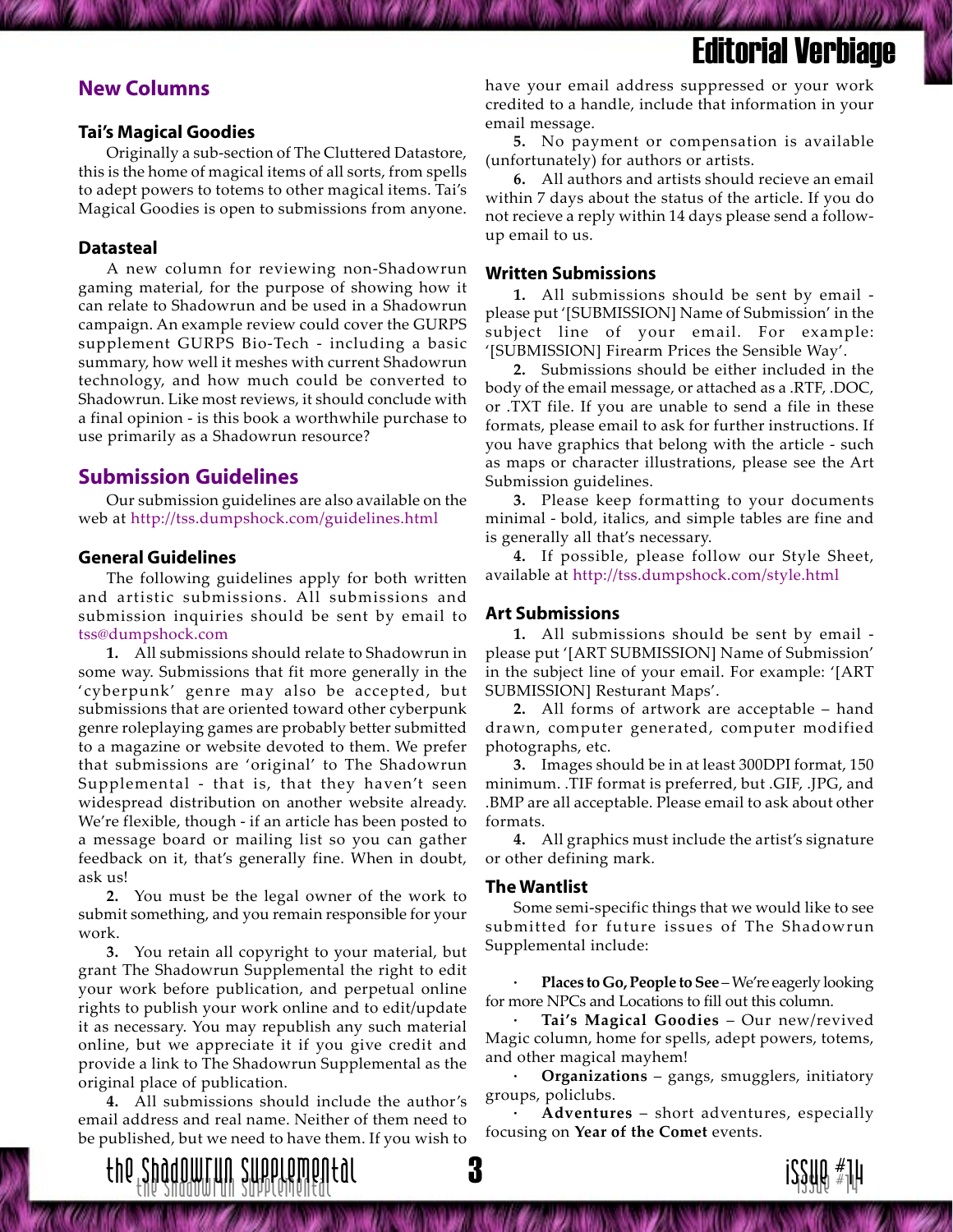#### <span id="page-4-0"></span>**Introduction**

Every GM needs to rely on some precreated NPCs from time to time, but repeatedly pulling out the same old street sam can be downright embarrassing. So for gamemasters, and those looking for a new twist on the old standbys, we offer seven samurai archetypes for your enjoyment. Each archetype will be preceded by several topics:

#### **Concept**

The basic idea behind the archetype.

#### **Rules**

The rules used to create the archetype. This includes which system was used to create the archetype and lists any non-standard rules used. Some of these archetypes are not exactly by the book, but any rules transgressions are well-labeled. For example, by-thebook archetypes may not begin with any item with a rating greater than 6 or an availability greater than 8 (p. 60, Shadowrun 3rd Edition). Items that violate this rule will be marked with a \*. In Third Edition, bioware is more balanced than before, so is no longer explicitly prohibited by rules for starting characters; however, the previously mentioned rules for availability apply to bioware for archetypes, as do the rules for Essence Index (p. 77, Man & Machine). As many campaigns use house rules preventing bioware for starting characters, the archetypes presented here are not as bioware intensive as they could be.

#### **Alternates**

Some archetypes list quick modifications that could be made.

#### **Cost**

This describes the priorities chosen or the point distribution for the archetype.

All archetypes are given two free level one contacts (p. 61, Shadowrun, 3rd Edition). The archetypes described here include these two contacts in their contact count. All characters begin with  $3d6 \times 100\frac{1}{2}$  in cash. This is listed for each archetype's starting cash, plus 10% of any tech money left over (p. 63, Shadowrun, 3rd Edition).

All characters start with a number of points for language skill equal to their intelligence times 1.5, rounded down (p. 91, Shadowrun 3rd Edition).

Any vehicles are priced using the prices from Rigger 3, which features very different prices than earlier books.



# 1\/P By Lester Ward wordman@pobox.com

#### **2060 Samurai**

**Concept:** An update of the SR2 Street Samurai archetype, using the same priorities.

**Rules:** Standard priority system. Martial Arts rules from Cannon Companion.

**Alternates:** Can be made an ork or dwarf without the corresponding attribute changes affecting the cost of skills.

**Cost:** Attributes A, Tech B, Skills C, Magic D, Race E (human)

#### **Attributes**

|  |  |  | BQSCI WRIDE BIEI                                |  |  |
|--|--|--|-------------------------------------------------|--|--|
|  |  |  | 6 (8) 6 (7) 6 (7) 2 5 5 5 (9) 1 (3) 0.04 0 3.04 |  |  |

#### **Dice Pools**

| Combat: |  |
|---------|--|
|         |  |

#### **Active Skills**

| 1(3)                                            |
|-------------------------------------------------|
| 6                                               |
| [kick attack, whirling, whirling-edged weapons] |
| h                                               |
| 5                                               |
|                                                 |
|                                                 |

#### **Knowledge Skills**

| Chemistry:              | З |
|-------------------------|---|
| Criminal Organizations: | 3 |
| Economics:              | З |
| Gourmet Cooking:        | 5 |
| Law:                    | 3 |
| Megacorporate Security: | 4 |
| Police Procedures:      | 4 |
|                         |   |

#### **Language Skills**

| English:  | 5 |
|-----------|---|
| Japanese: |   |

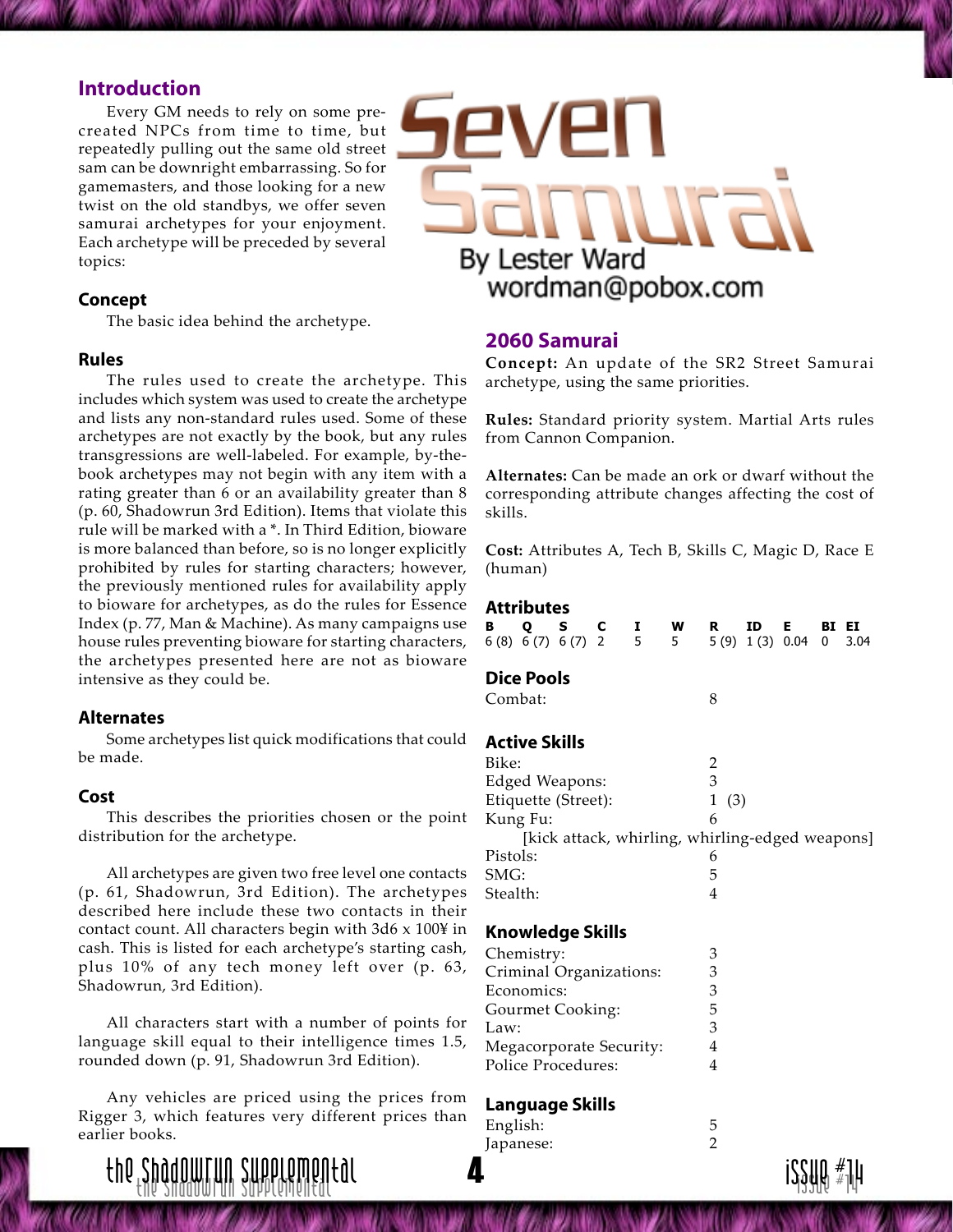#### <span id="page-5-0"></span>**Cyberware**

Cybereyes (alphaware) [with lowlight, flare compensation, thermographic and rangefinder] Datajack (alphaware) Dermal Sheath: 1 (alphaware) [+1 impact armor] Muscle Replacement: 1 (alphaware) Skillwires [Max rating: 3, Max memory: 27Mp] Smartlink II (alphaware)<br>Wired reflexes:  $\frac{1}{2}$ Wired reflexes: [with Reflex Trigger]

#### **Contacts**

Choose (2) contacts

#### **Lifestyle**

One month middle lifestyle prepaid

#### **Gear**

Bug Scanner: 6 Colt Cobra TZ-110 [caseless, smartgun II, 3 clips] Colt Manhunter [caseless, smartgun II, 5 clips, silencer, concealable quick-draw holster] Cougar Short Blade Dart Pistol [smartgun II, 4 clips narcoject, concealable quick draw holster] Doc Wagon Contract: Basic Service Franchi SPAS-22 [40 rounds stun, 40 rounds regular] Harley Scorpion [anti-theft 6] Pocket Secretary [broadcast encryption 2] Secure Jacket Skillsoft Jukebox [4 ports, 108 Mp] Activesoft: Car 3 Activesoft: Computer 3 Activesoft: Shotgun 3 Sword Starting Cash:  $(3d6 \times 100) + 14$ ¥

#### **Bug Hunter**

**Concept:** Specialist in seeking and destroying insect spirits.

**Rules:** Standard priority system. Martial Arts rules from Cannon Companion. Some non-official equipment (marked with  $\dagger$ ).

**Cost:** Skills A, Tech B, Attributes C, Race D (ork), Magic E

#### **Attributes**

|   | un inares<br>в<br>Q<br>$6(8)$ 4 |                              | s<br>7 | C<br>$\mathbf{1}$ | I<br>3                | W<br>6 | R              | <b>ID</b><br>3 (7) 1 (3) 0.04 | Е. | BI EI<br>$\mathbf{0}$ | 3.04 |
|---|---------------------------------|------------------------------|--------|-------------------|-----------------------|--------|----------------|-------------------------------|----|-----------------------|------|
|   | <b>Dice Pools</b>               |                              |        |                   |                       |        |                |                               |    |                       |      |
|   | Combat:                         |                              |        |                   |                       |        | 6              |                               |    |                       |      |
|   | <b>Active Skills</b>            |                              |        |                   |                       |        |                |                               |    |                       |      |
|   | Athletics:                      |                              |        |                   |                       |        | 3              |                               |    |                       |      |
|   | Bike:                           |                              |        |                   |                       |        |                |                               |    |                       |      |
|   | Car:                            |                              |        |                   |                       |        | $\frac{2}{3}$  |                               |    |                       |      |
|   | Computers:                      |                              |        |                   |                       |        |                |                               |    |                       |      |
|   | <b>Edged Weapons:</b>           |                              |        |                   |                       |        | 6              |                               |    |                       |      |
|   | Etiquette:                      |                              |        |                   |                       |        | 3              |                               |    |                       |      |
|   | Karate:                         |                              |        |                   |                       |        | 5              |                               |    |                       |      |
|   |                                 | Focus Will:<br>Full Offense: |        |                   |                       |        | $\frac{2}{2}$  |                               |    |                       |      |
| e | Launch Weapons:                 |                              |        |                   |                       |        | $\overline{4}$ |                               |    |                       |      |
|   | Pistol:                         |                              |        |                   |                       |        | $\overline{4}$ |                               |    |                       |      |
|   | Stealth:                        |                              |        |                   |                       |        | 6              |                               |    |                       |      |
|   | Thrown Weapons:                 |                              |        |                   |                       |        | $\overline{4}$ |                               |    |                       |      |
| k |                                 |                              |        |                   |                       |        |                |                               |    |                       |      |
|   | <b>Knowledge Skills</b>         |                              |        |                   |                       |        |                |                               |    |                       |      |
|   | Biology:                        |                              |        |                   |                       |        | 3              |                               |    |                       |      |
|   | Chemistry:                      |                              |        |                   |                       |        | $\overline{4}$ |                               |    |                       |      |
|   | Classical Music:                |                              |        |                   |                       |        | $\overline{c}$ |                               |    |                       |      |
|   | Insect Spirits:                 |                              |        |                   |                       |        | 3              |                               |    |                       |      |
|   | Simsense Starlets:              |                              |        |                   |                       |        | $\overline{2}$ |                               |    |                       |      |
|   | Language Skills                 |                              |        |                   |                       |        |                |                               |    |                       |      |
|   | English:                        |                              |        |                   |                       |        | 4              |                               |    |                       |      |
|   |                                 |                              |        |                   |                       |        |                |                               |    |                       |      |
|   | <b>Cyberware</b>                |                              |        |                   |                       |        |                |                               |    |                       |      |
|   | Chemical Analyzer:              |                              |        |                   |                       |        | 6              | (alphaware)                   |    |                       |      |
|   | Datajack                        |                              |        |                   |                       |        |                | (alphaware)                   |    |                       |      |
|   | Dermal Sheath:                  |                              |        |                   |                       |        | 1              |                               |    |                       |      |
|   |                                 | [+1 impact armor]            |        |                   |                       |        |                |                               |    |                       |      |
|   | Display link                    |                              |        |                   |                       |        |                | (alphaware)                   |    |                       |      |
|   | Filtration System:              |                              |        |                   |                       |        | 4              |                               |    |                       |      |
|   |                                 | [Blood]                      |        |                   |                       |        |                |                               |    |                       |      |
|   | Gas Spectrometer:               |                              |        |                   |                       |        |                | 6 (alphaware)                 |    |                       |      |
|   | Headware Memory                 |                              |        |                   |                       |        |                |                               |    |                       |      |
|   |                                 | [60Mp]                       |        |                   |                       |        |                |                               |    |                       |      |
|   | Orientation system              |                              |        |                   |                       |        |                |                               |    |                       |      |
|   | Wired Reflexes:                 |                              |        |                   |                       |        | 2              |                               |    |                       |      |
|   |                                 |                              |        |                   | [with Reflex trigger] |        |                |                               |    |                       |      |

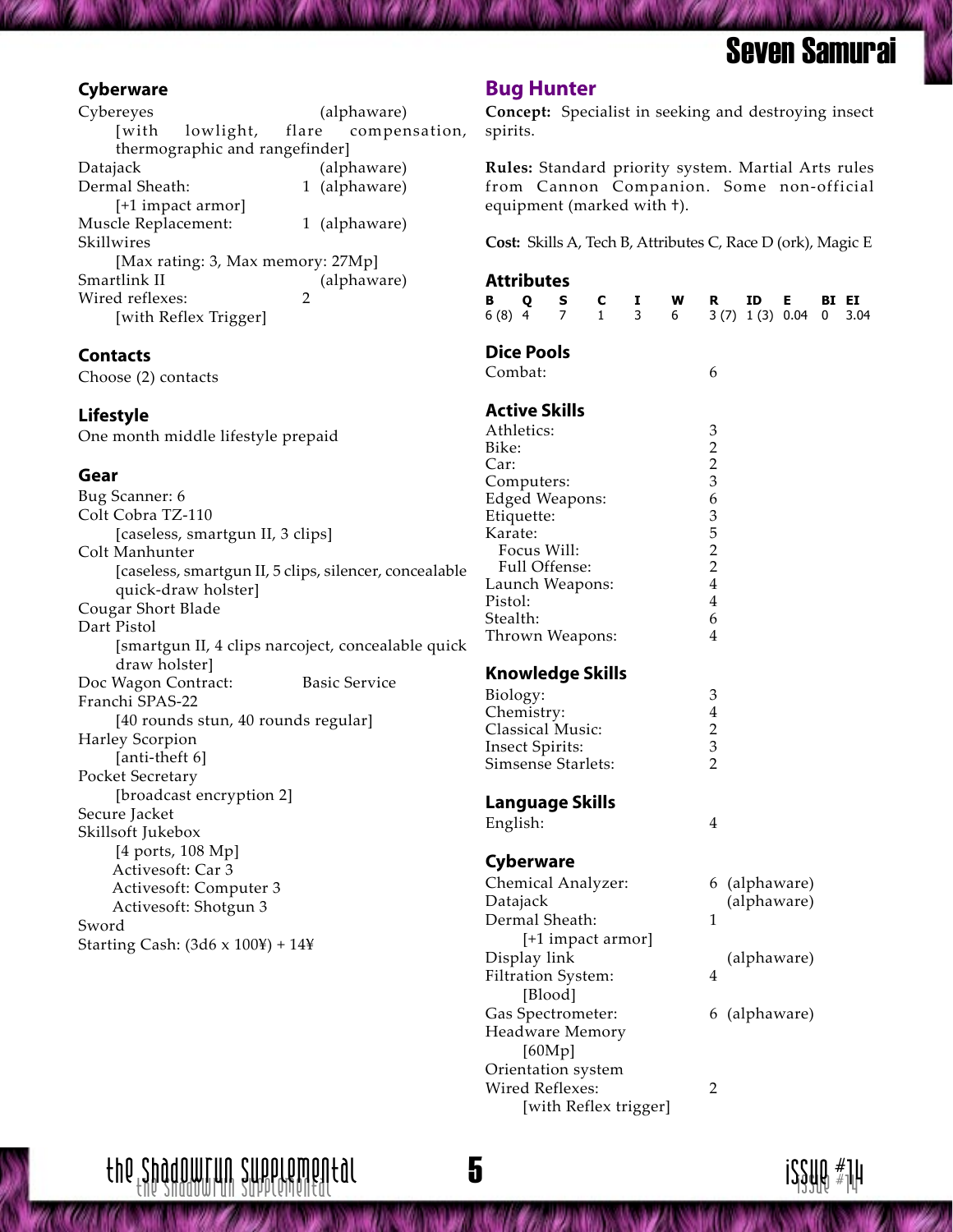## Seven Samurai

#### <span id="page-6-0"></span>**Contacts**

Choose (7) contacts

#### **Lifestyle**

Two months low lifestyle prepaid

#### **Gear**

Ares Viper [6 clips, concealable quick draw holster] Armtech Mgl-6 [6 "stink bomb" minigrenadest, 6 insecticide minigrenades<sup>†</sup>] Binder: 6 [vs. insect spirit venomt, 10 doses] Camouflage Armor Jacket [urban, 5/3] Chemical Analyzer Program: 6 [49Mp, in headware] Climbing Gear [harness, kit, gloves, 50m rope] Combat Axe Cougar Long Blade Dart pistol [4 clips insecticide dartst, 4 clips narcoject darts] Doc Wagon Contract: Basic Service Forearm Guards [+1 impact armor vs. melee attacks] Form Fitting Armor [full suit,  $4/1$ ] Hyundai Offroader [anti-theft: 6] Katana Pocket secretary Sony Abacus 12 Shuriken [coated with insecticide+] Starting Cash:  $(3d6 \times 100) + 114$ 

### **Hardboy**

**Concept:** An over-the-top, munchkinesque, non-subtle, heavy combat samurai. Not suitable for all campaigns.

**Rules:** Standard priority system. This archetype is a rule-bender, more suited for heavy opposition than as a player character. Some equipment beyond availability 8 (marked with \*). Starts with bioware. Note that not all weapons listed can be carried or mounted simultaneously.

**Alternates:** The articulated arm takes up all of the ECU from the cyber torso. If removed, these ECU could be replaced with Body plating. Removing the arm (and, therefore, the DNI, router and arm-mountable guns as well) frees 127,118¥ and 0.23 Essence. The torso and skull could then support 8 points of ablative plating (yielding a +3/+3 to armor when intact), an extra level of Muscle Augmentation and two extra levels of Muscle Toner, with 1,118¥ left over.



**Cost:** Tech A, Attributes B, Skills C, Magic D, Race E (human)

#### **Attributes**

|  |  |  | B Q S C I W R ID E BI EI                          |  |  |
|--|--|--|---------------------------------------------------|--|--|
|  |  |  | 4 (5) 6 (8) 5 (8) 1 3 5 4 (9) 1 (3) 0.71 2.0 3.71 |  |  |

#### **Dice Pools**

Combat: 7

#### **Active Skills**

| <b>Assault Rifles:</b> | 6 |
|------------------------|---|
| Brawling:              | 4 |
| Car:                   | 2 |
| <b>Edged Weapons:</b>  | 5 |
| Electronics:           | 3 |
| Intimidation:          | 3 |
| Launch Weapons:        | З |
| Pistols:               | 6 |
| Shotguns:              | 6 |
|                        |   |

#### **Knowledge Skills**

| Champagne:              | 3 |
|-------------------------|---|
| Criminal Organizations: | З |
| Cybertechnology:        | 3 |
| Economics:              | 3 |
| Lone Star Tactics:      | 3 |

#### **Language Skills**

| English: |  |
|----------|--|
|          |  |

#### **Cyberware**

Cybereyes [with low light, thermographic, flare compensation, rangefinder] Cyberskull (alphaware) [obvious, +3 bonus for Intimidation] Cybertorso (alphaware) [obvious, articulated arm\*] DNI [to articulated arm] Router [ports to DNI, smartgun, eyes] Smartgun II (alphaware) Wired 2 (alphaware) [with reflex trigger]

#### **Bioware**

| Muscle Augmentation: |  |
|----------------------|--|
| Muscle Toner:        |  |

#### **Contacts**

Choose (8) contacts Choose (1) buddy

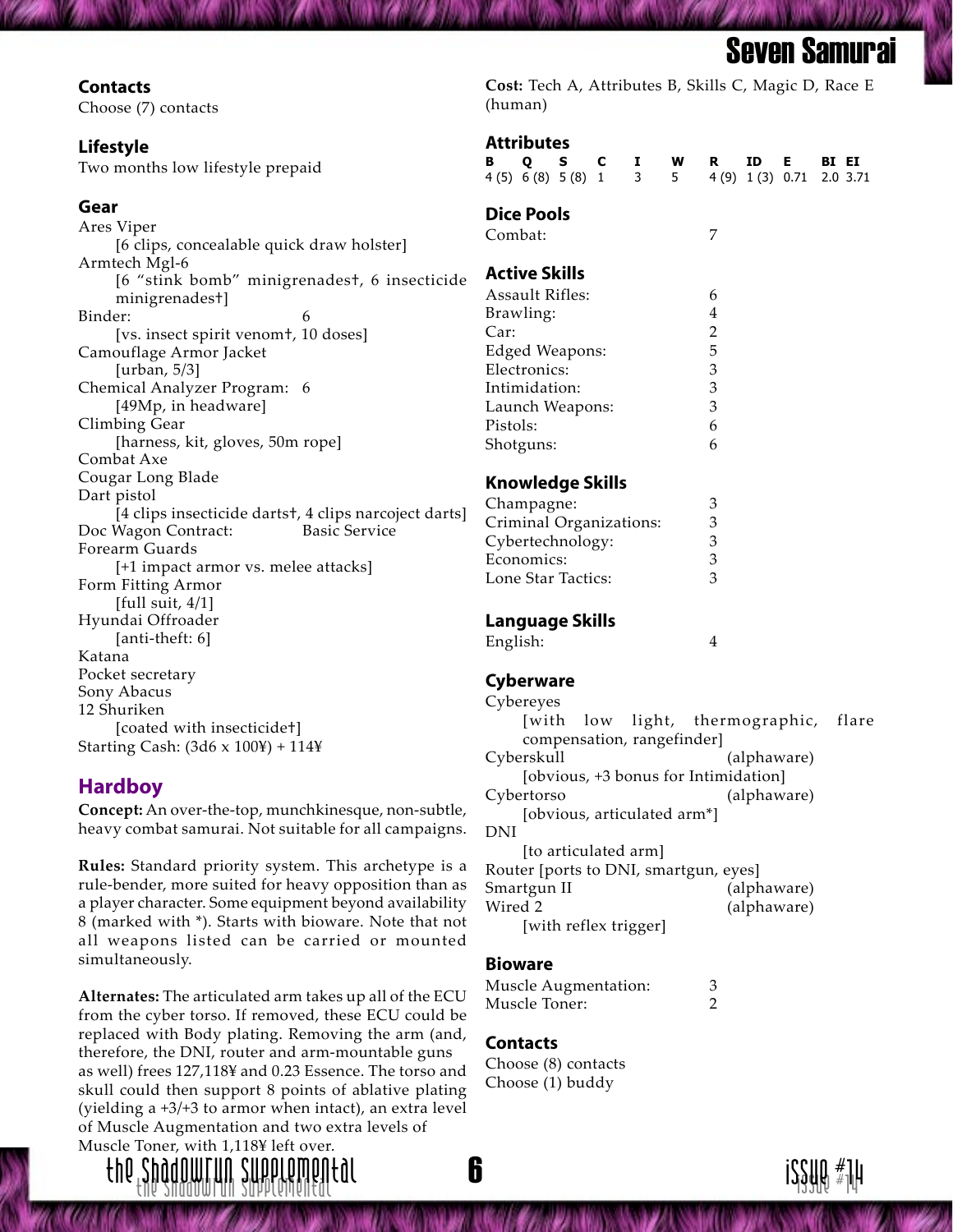## Seven Samurai

#### <span id="page-7-0"></span>**Lifestyle**

One month high lifestyle prepaid

#### **Gear**

| Ares Alpha Combat Gun                              |  |  |  |  |
|----------------------------------------------------|--|--|--|--|
| [5 clips, mini-grenades: 8 smoke, 8 IPE offensive, |  |  |  |  |
| 8 IPE defensive HE]                                |  |  |  |  |
| Ares HVAR*                                         |  |  |  |  |
| [DNI adapted to articulated arm, caseless,         |  |  |  |  |
| smartgun II, 6 clips regular, 6 clips gel rounds]  |  |  |  |  |
| Ares Predator III                                  |  |  |  |  |
| [caseless, smartgun II, 4 clips, concealable quick |  |  |  |  |
| draw holster]                                      |  |  |  |  |
| Ares Roadmaster                                    |  |  |  |  |
| [anti-theft: 6, runflat dual-purpose tires]        |  |  |  |  |
| Combat Axe                                         |  |  |  |  |
| Dart rifle                                         |  |  |  |  |
| [DNI adapted to articulated arm, smartgun II, 2    |  |  |  |  |
| clips narcoject]                                   |  |  |  |  |
| Doc Wagon Contract:<br>Gold                        |  |  |  |  |
| Medkit                                             |  |  |  |  |
| Mossberg CMDT                                      |  |  |  |  |
| [cyberchoke, smartgun II, 5 clips]                 |  |  |  |  |
| Pocket Secretary                                   |  |  |  |  |
| [broadcast encryption: 2]                          |  |  |  |  |
| Secure Jacket (5/3)                                |  |  |  |  |
| Stun Baton                                         |  |  |  |  |
| Starting Cash: $(3d6 \times 100) + 7$              |  |  |  |  |
|                                                    |  |  |  |  |

#### **Pit Fighter**

**Concept:** A highly augmented gladiator, geared toward hand-to-hand combat. Perhaps thought of best as a lethal professional wrestler or mixed martial artist.

**Rules:** Standard priority system. Martial Arts rules from Cannon Companion. Starts with bioware.

**Alternates:** Can be made an ork or dwarf without the corresponding attribute changes affecting the cost of skills.

**Cost:** Tech A, Attributes B, Skills C, Magic D, Race E (human)

#### **Attributes**

|  |  | B Q S C I W R ID E BI EI                           |  |  |  |
|--|--|----------------------------------------------------|--|--|--|
|  |  | 6 (8) 5 (6) 6 (9) 4 3 3 4 (13) 1 (3) 0.84 3.7 3.84 |  |  |  |

#### **Dice Pools**

Combat: 6

#### **Active Skills**

| Car:                         |   |         |
|------------------------------|---|---------|
| <b>Edged Weapons:</b>        | 4 |         |
| Etiquette (Entertainment):   |   | 2 $(4)$ |
| Muay Thai:                   | 6 |         |
| [close combat, kick, kip-up] |   |         |
| Negotiation:                 | З |         |
| Pistols:                     | З |         |
| Pole Arms / Staffs:          | h |         |
|                              |   |         |

#### **Knowledge Skills**

| Entertainment Politics: | З    |
|-------------------------|------|
| Gambling:               | З    |
| History (Roman):        | 2(4) |
| Medicine:               | З    |
| Yakuza Politics:        | 3    |
|                         |      |

#### **Language Skills**

| English:  |  |
|-----------|--|
| Japanese: |  |

#### **Cyberware**

Ceramic Bone Lacing (alphaware) [+2 impact armor, (Str+3) M unarmed] Cybereyes [with flare compensation, thermal, lowlight] Reaction Enhancer: 4 Wired Reflexes: 2 (alphaware) [with reflex trigger]

#### **Bioware**

Muscle Augmentation: 2 Orthoskin: 3  $[-2/+1]$  armor] Suprathyroid Gland

#### **Contacts**

Choose (4) contacts

#### **Lifestyle**

Two months high lifestyle prepaid [suprathyroid increases lifestyle costs by 40%]

#### **Gear**

Combat Axe Doc Wagon Contract: Basic Service Eurocar Westwind 2000 Turbo [anti-theft: 6 w/ shock, runflat tires, 4 electronics ports] Forearm Guards [+1 impact vs. melee attacks] Morrissey Alta [5 clips] Pocket Secretary Secure Ultra-Vest Telescoping Staff Starting Cash:  $(3d6 \times 100)$  + 77¥



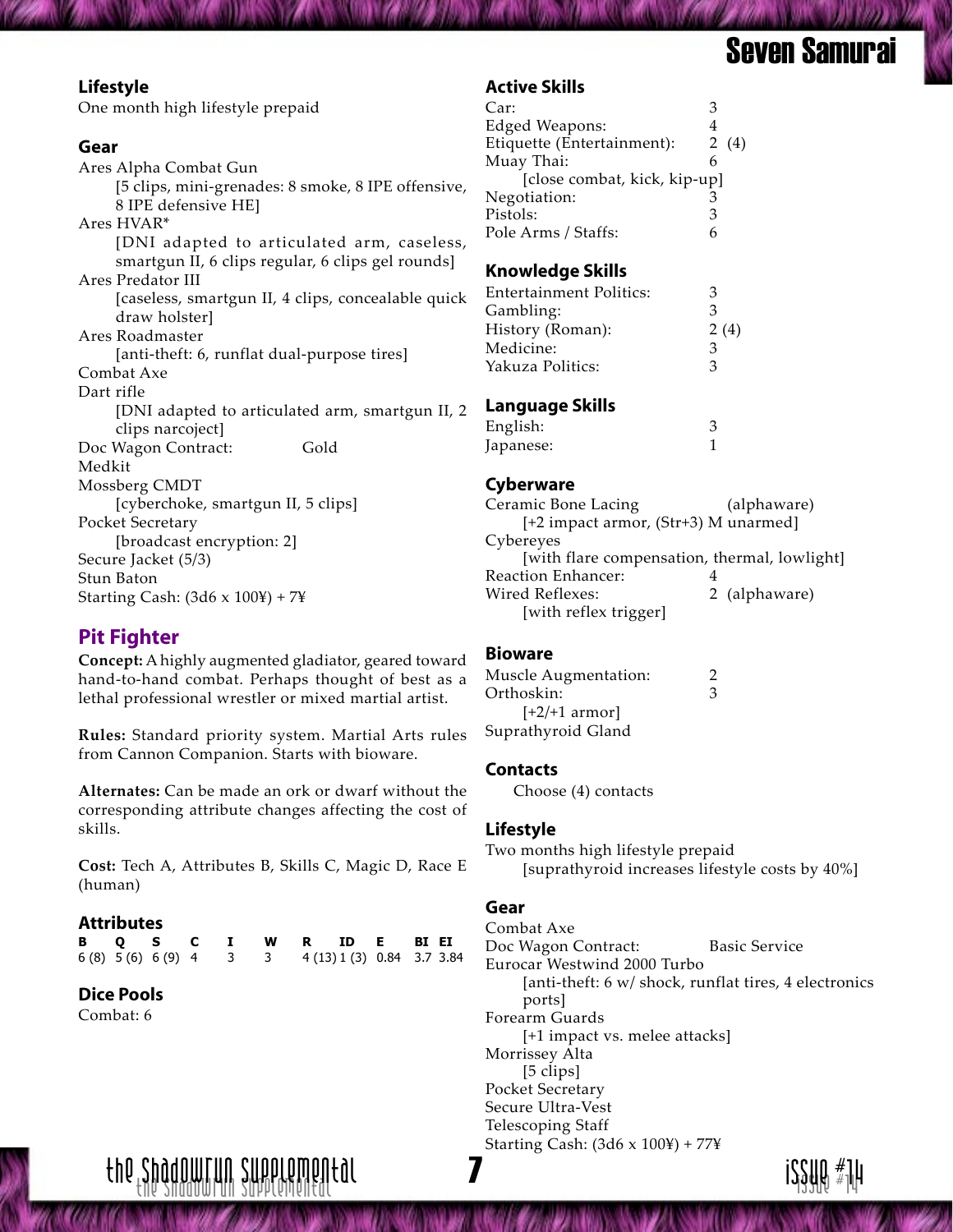#### <span id="page-8-0"></span>**Quick Troll**

**Concept:** A very fast, and somewhat stylish, troll.

**Rules:** Point-based design system from Companion. Martial Arts from Cannon Companion.

**Cost:** Points spent on attributes (52), skills (33), metahumanity  $(10, \text{troll})$  and tech  $(25)$ .

#### **Attributes**

| S<br>В<br>Q<br>C<br>I<br>W<br>$\overline{2}$<br>9<br>$\mathbf{1}$<br>5<br>8(11)4 | Е<br>BI EI<br>R<br>ID<br>3(12)1(3)0.1<br>3.1<br>0 | Cat's Eyes system may also be eliminated in favor<br>three extra contacts. |                                                     |
|----------------------------------------------------------------------------------|---------------------------------------------------|----------------------------------------------------------------------------|-----------------------------------------------------|
| <b>Dice Pools</b><br>Combat:                                                     | 5                                                 | Cost: Tech A, Attributes B, Skills C, Magic D, Race E (huma                |                                                     |
|                                                                                  |                                                   | <b>Attributes</b>                                                          |                                                     |
| <b>Active Skills</b><br>Aikido:                                                  | 6                                                 | s<br>c<br>W<br>в<br>Q<br>Ι.                                                | ID<br>Е.<br>BI EI<br>R.                             |
| [sweep, throw, whirling]                                                         |                                                   | 5<br>3(5)3<br>6<br>4<br>3                                                  | $\overline{4}$<br>1(3) 6.0<br>$8.3$ 9.0             |
| Assault Rifle:                                                                   | 6                                                 |                                                                            |                                                     |
| Bike:                                                                            | $\overline{c}$                                    | <b>Dice Pools</b>                                                          |                                                     |
| Etiquette (Street):                                                              | $\mathbf{1}$<br>(3)                               | Combat:                                                                    | 6                                                   |
| Pistol:                                                                          | 6                                                 | Task:                                                                      | $\mathbf{1}$                                        |
| <b>Knowledge Skills</b>                                                          |                                                   | <b>Active Skills</b>                                                       |                                                     |
| Criminal Organizations:                                                          | $\overline{c}$                                    |                                                                            |                                                     |
| Cuisine:                                                                         | $\overline{2}$                                    | Computers:<br>Electronics:                                                 | 3<br>3                                              |
| Fashion:                                                                         | $\overline{2}$                                    |                                                                            | 3                                                   |
| Law:                                                                             | $\overline{2}$                                    | Etiquette:<br>Pistols:                                                     | 5                                                   |
| Security Procedures:                                                             | 2                                                 | Stealth:                                                                   | 5                                                   |
|                                                                                  |                                                   | Tae Kwon Do:                                                               | 6                                                   |
| Language Skills                                                                  |                                                   | [kick, multi-strike, sweep]                                                |                                                     |
| English:                                                                         | 3                                                 |                                                                            |                                                     |
| <b>Cyberware</b>                                                                 |                                                   | <b>Knowledge Skills</b>                                                    |                                                     |
| Dermal Sheathing:                                                                | 1                                                 | Corporate Finances:                                                        | 3                                                   |
| Reaction Enhancer:                                                               | 5                                                 | Megacorporate Politics:                                                    | 3                                                   |
| Smartgun II                                                                      |                                                   | Pop Culture:                                                               | 3                                                   |
| Wired Reflexes:                                                                  | 2                                                 | Security Procedures:                                                       | 3                                                   |
| [with reflex trigger]                                                            |                                                   |                                                                            |                                                     |
|                                                                                  |                                                   | Language Skills                                                            |                                                     |
| <b>Contacts</b>                                                                  |                                                   | English:                                                                   | 6                                                   |
| Choose (6) contacts                                                              |                                                   | Read/Write:                                                                | 4                                                   |
| Lifestyle                                                                        |                                                   | <b>Bioware</b>                                                             |                                                     |
| Three months high lifestyle prepaid                                              |                                                   | Cat's Eyes                                                                 |                                                     |
|                                                                                  |                                                   | Cerebral Booster:                                                          | 2                                                   |
| Gear                                                                             |                                                   | Damage Compensator:                                                        | $\overline{2}$                                      |
| Browning ultra-power                                                             |                                                   | <b>Enhanced Articulation</b>                                               |                                                     |
| [caseless, smart II, 5 clips]<br>Forged identity:                                |                                                   | Mnemonic Enhancer:                                                         | 3                                                   |
| Form-fit body armor                                                              |                                                   | Nephritic Screen                                                           |                                                     |
| [full suit $(4/1)$ ]                                                             |                                                   |                                                                            | [+1 Body and -1 Power vs. toxins and pathogen]<br>3 |
| Honda Viking                                                                     |                                                   | Orthoskin:<br>[+2 ballistic/+1 impact]                                     |                                                     |
| [anti-theft: 6]                                                                  |                                                   | Synaptic Accelerator:                                                      | 2                                                   |
| Pocket secretary                                                                 |                                                   | Toxin Extractor:                                                           | 3                                                   |
| Trés chic clothing                                                               |                                                   | [-3 Power vs. toxins]                                                      |                                                     |
| Samopal vz 88V                                                                   |                                                   | Tracheal Filter:                                                           | 3                                                   |
| [caseless, smart II, 5 clips]                                                    |                                                   | [-3 Power vs. gas]                                                         |                                                     |
| Starting Cash: (3d6 x 100¥) + 42¥                                                |                                                   | Trauma Damper                                                              |                                                     |
|                                                                                  |                                                   | 8                                                                          |                                                     |
|                                                                                  |                                                   |                                                                            |                                                     |

#### **Stealth Samurai**

**Concept:** A samurai with difficult-to-detectaugmentation, geared towards corporate infiltration missions.

**Rules:** Standard priority system. Martial Arts from Cannon Companion. Starts with bioware.

**Alternates:** Can be made an ork or dwarf by reducing the Etiquette skill by one. If such a change is made, the Cat's Eyes system may also be eliminated in favor of three extra contacts.

#### **Attributes**

|  | BQSCI WRIDE BIEI                                |  |  |  |  |
|--|-------------------------------------------------|--|--|--|--|
|  | 6  4  3  5  3  (5)  3  4  1  (3)  6.0  8.3  9.0 |  |  |  |  |

#### **Dice Pools**

| Combat: |  |
|---------|--|
| Task:   |  |

#### **Active Skills**

| Computers:                  | 3  |
|-----------------------------|----|
| Electronics:                | 3  |
| Etiquette:                  | 3  |
| Pistols:                    | 5  |
| Stealth:                    | 5. |
| Tae Kwon Do:                | 6  |
| [kick, multi-strike, sweep] |    |

#### **Knowledge Skills**

| Corporate Finances:         | 3 |
|-----------------------------|---|
| Megacorporate Politics:     | 3 |
| Pop Culture:                | 3 |
| <b>Security Procedures:</b> | 3 |

#### **Language Skills**

| English:    |  |
|-------------|--|
| Read/Write: |  |

#### **Bioware**

| Cat's Eyes                                      |    |
|-------------------------------------------------|----|
| Cerebral Booster:                               | 2  |
| Damage Compensator:                             | 2  |
| Enhanced Articulation                           |    |
| Mnemonic Enhancer:                              | З  |
| Nephritic Screen                                |    |
| [+1 Body and -1 Power vs. toxins and pathogens] |    |
| Orthoskin:                                      | 3  |
| $[+2$ ballistic/+1 impact]                      |    |
| Synaptic Accelerator:                           | 2  |
| Toxin Extractor:                                | 3  |
| [-3 Power vs. toxins]                           |    |
| Tracheal Filter:                                | З  |
| [-3 Power vs. gas]                              |    |
| Trauma Damper                                   | "… |
|                                                 |    |

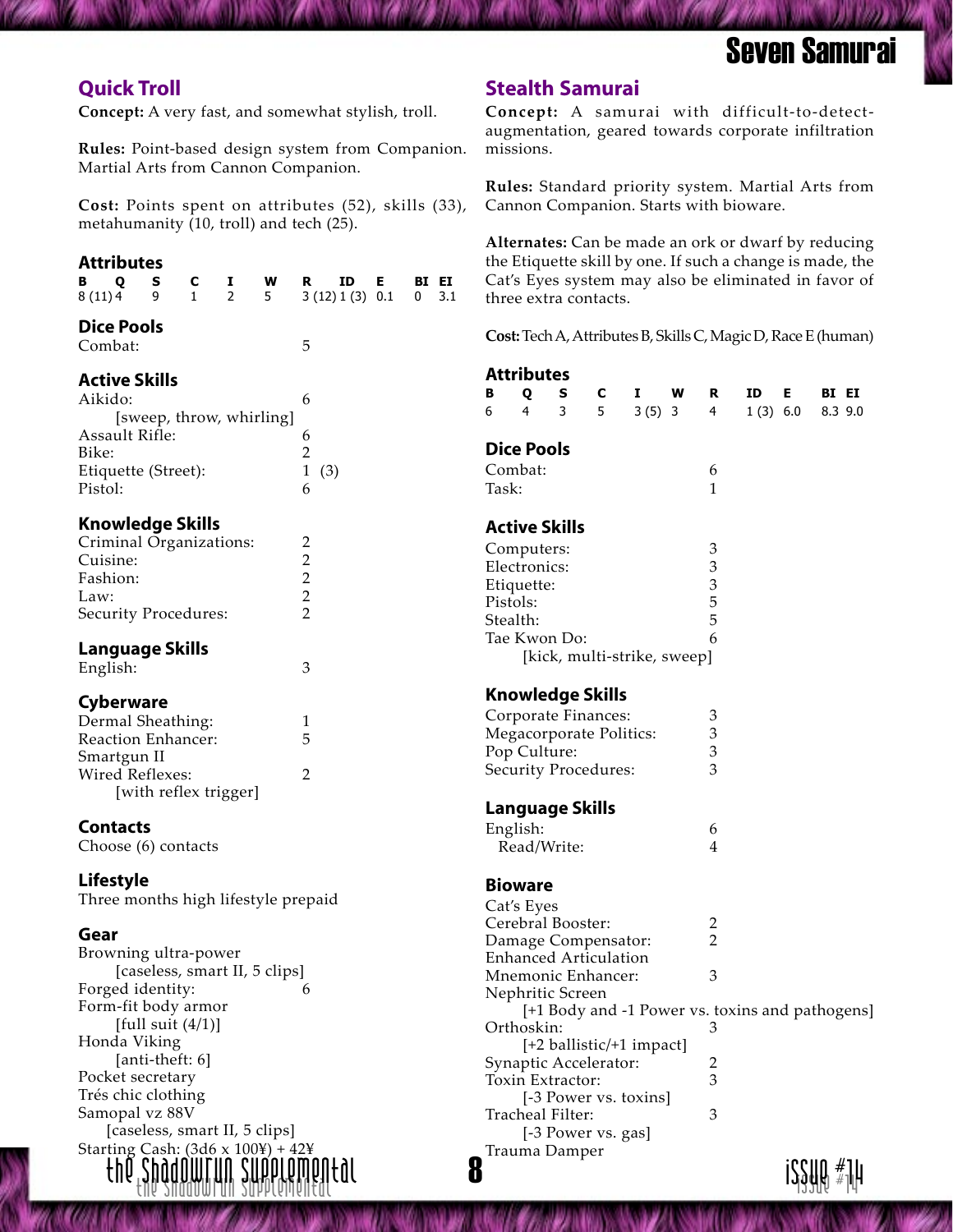## Seven Samurai

#### <span id="page-9-0"></span>**Contacts**

Choose (6) contacts

#### **Lifestyle**

Two months mid lifestyle prepaid

#### **Gear**

Dart Pistol [5 clips narcoject, concealable quick draw holster] Ford Americar Form Fitting Armor [full suit  $(4/1)$ ] Keypad Sequencer Microtronics Kit Pocket Secretary Starting Cash:  $(3d6 \times 100)$  + 7¥

### **Sub Samurai**

**Concept:** An elf samurai, built for underwater action.

**Rules:** Standard priority system. Martial Arts from Cannon Companion.

**Cost:** Skills B, Tech B, Race C (elf), Attributes D, Magic E

#### **Attributes**

|  |  |  | B Q S C I W R ID E BI EI               |  |  |
|--|--|--|----------------------------------------|--|--|
|  |  |  | 5(6) 4 4 4 4 3 4 (6) 1 (2) 0.01 0 3.01 |  |  |

#### **Dice Pools**

Combat: 5

#### **Active Skills**

| Kung Fu:                       |   |
|--------------------------------|---|
| [blind fighting, multi-strike] |   |
| Negotiation:                   | 4 |
| Etiquette:                     | 3 |
| Pistols:                       | 4 |
| Edged Weapons:                 | 4 |
| Car:                           | 4 |
| SMG <sub>s</sub> :             | 6 |
| Stealth:                       | 4 |
| Demolitions:                   | 4 |
| Computer:                      | 3 |
| Diving:                        | 4 |
|                                |   |

#### **Knowledge Skills**

| Philosophy:             | 4 |
|-------------------------|---|
| Literature:             | 3 |
| Megacorporate Politics: | 4 |
| Investing:              | 4 |
| Gang Identification:    | 2 |
| Magic Background:       | 2 |

#### **Language Skills**

| English:    | 6 |
|-------------|---|
| Read/Write: | 6 |

#### **Cyberware**

| Air Filters:                            |   |             |
|-----------------------------------------|---|-------------|
| <b>Balance Augmenter</b>                |   |             |
| Cyberears                               |   |             |
| [high-frequency, amplification, damper] |   |             |
| Cyberfins                               |   |             |
| Datajack                                |   | (alphaware) |
| <b>Internal Air Tank</b>                |   | (alphaware) |
| [tracheal vent]                         |   |             |
| Kevlar Bone Lacing                      |   | (alphaware) |
| [+1 ballistic]                          |   |             |
| OXSYS Cybergill                         |   |             |
| Smartlink II                            |   | (alphaware) |
| Wired Reflexes:                         | 1 |             |
| [stepped reflex trigger]                |   |             |
|                                         |   |             |

#### **Contacts**

Choose (4) contacts

#### **Lifestyle**

Two months high lifestyle prepaid

#### **Gear**

Ares Predator III [caseless variant, concealable quick draw holster, 4 clips, silencer] Bug Scanner: 6 Cougar Fineblade Knife, Long Blade Doc Wagon Eurocar Westwind 2000 [anti-theft-6, runflat tires] Forged Credstick: 5 Ingram Warrior-10 [caseless, smartgun II, gas vent 4, concealable quick draw holster, 5 clips] Pocket Secretary Secure Long Coat 6 Stim Patches: 6 2 Trauma Patches Starting Cash:  $(3d6 \times 100) + 3777$ ¥

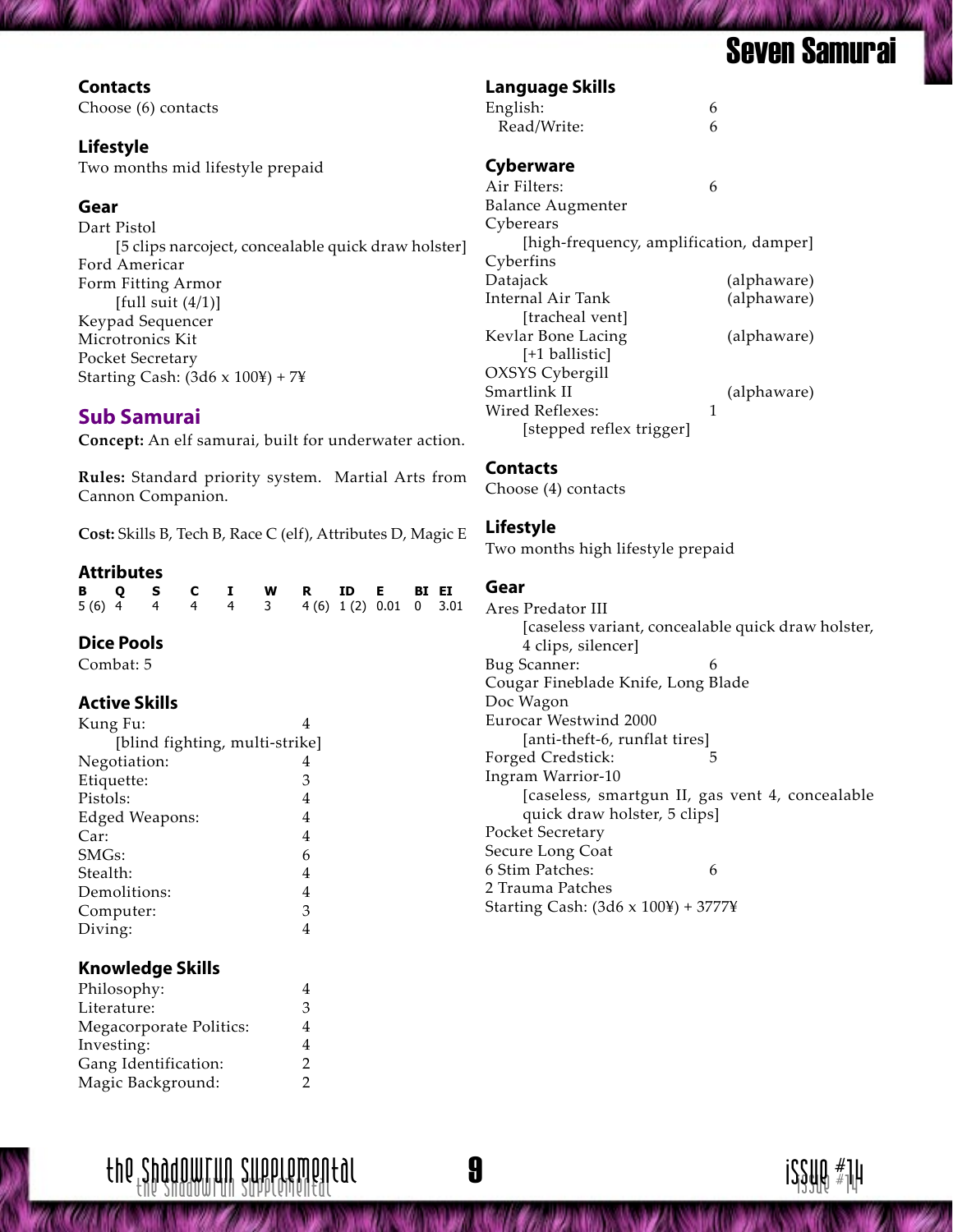<span id="page-10-0"></span>

### **by Eleanor Holmes [ jestyr@dumpshock.com ]**

The Firearms Design system in the Cannon Companion rulebook was in many ways a welcome addition to the game system, and in many ways a letdown. It's great that there's now an official way of creating new guns for use in a Shadowrun game; that new diversity is a good thing, and we've wanted it for years.

What was disappointing about that rule set is the fact that it really only caters to one-off firearms construction. It is intended to simulate the actions of a gunsmith PC or NPC creating a new gun from scratch. If youíre trying to expand the range of mass-market guns in the Shadowrun world, it falls down badly.

The main reason that it's not useable for this purpose is the seemingly exorbitant cost of relatively simple guns designed under this system. For example, replicating the Ceska vz/120, a light pistol, will cost 635• under the Firearms Design system, where the Ceska only costs 500¥. This is one of the least extreme examples; on the other end of the scale, replicating the Ruger Super Warhawk (a 300¥ gun) costs 1010¥ according to this system.

This is easily explained by assuming that the Firearm Design system is intended to indicate the cost of building a gun from scratch, by someone without the resources of a munitions factory. It doesn't include the discount inherent in mass-market firearm manufacturing, so it's impossible to replicate canon guns for anywhere near the same price.

The Firearms Design system is still a very good system for limiting what absolutely is and isn't possible when it comes to firearms design. It is still a good system for gamemasters (and even players) who wish to design new guns for their game world  $-$  those that are being built and sold by armaments corporations, not made from scratch by an individual gunsmith. The only thing that needs to be changed when it comes to weapons generated under this system is the price.

#### **The Bulk Production Modifier**

This is a factor applied to the final cost of the gun, after the markup from DP to nuyen price. It only applies to guns that are manufactured and sold on a mass-market basis within the gamemaster's game world. Each type of firearm has a different Bulk Production Modifier, reflecting the fact that different classes of guns are constructed for different reasons and promoted to different markets.

The table below shows the Bulk Production Modifier for each type of firearm.

| <b>Bulk Production Modifiers</b> |                                 |  |  |  |
|----------------------------------|---------------------------------|--|--|--|
| <b>Firearm Type</b>              | <b>Bulk Production Modifier</b> |  |  |  |
| <b>Hold-Out Pistol</b>           | 1.08                            |  |  |  |
| <b>Light Pistol</b>              | 0.79                            |  |  |  |
| Machine Pistol                   | 0.63                            |  |  |  |
| <b>Heavy Pistol</b>              | 0.46                            |  |  |  |
| Submachine Gun                   | 0.41                            |  |  |  |
| Shotgun                          | 0.50                            |  |  |  |
| <b>Sport Rifle</b>               | 0.47                            |  |  |  |
| <b>Assault Rifle</b>             | 0.56                            |  |  |  |
| <b>Sniper Rifle</b>              | 0.64                            |  |  |  |
| <b>Machine Gun</b>               | 0.54                            |  |  |  |



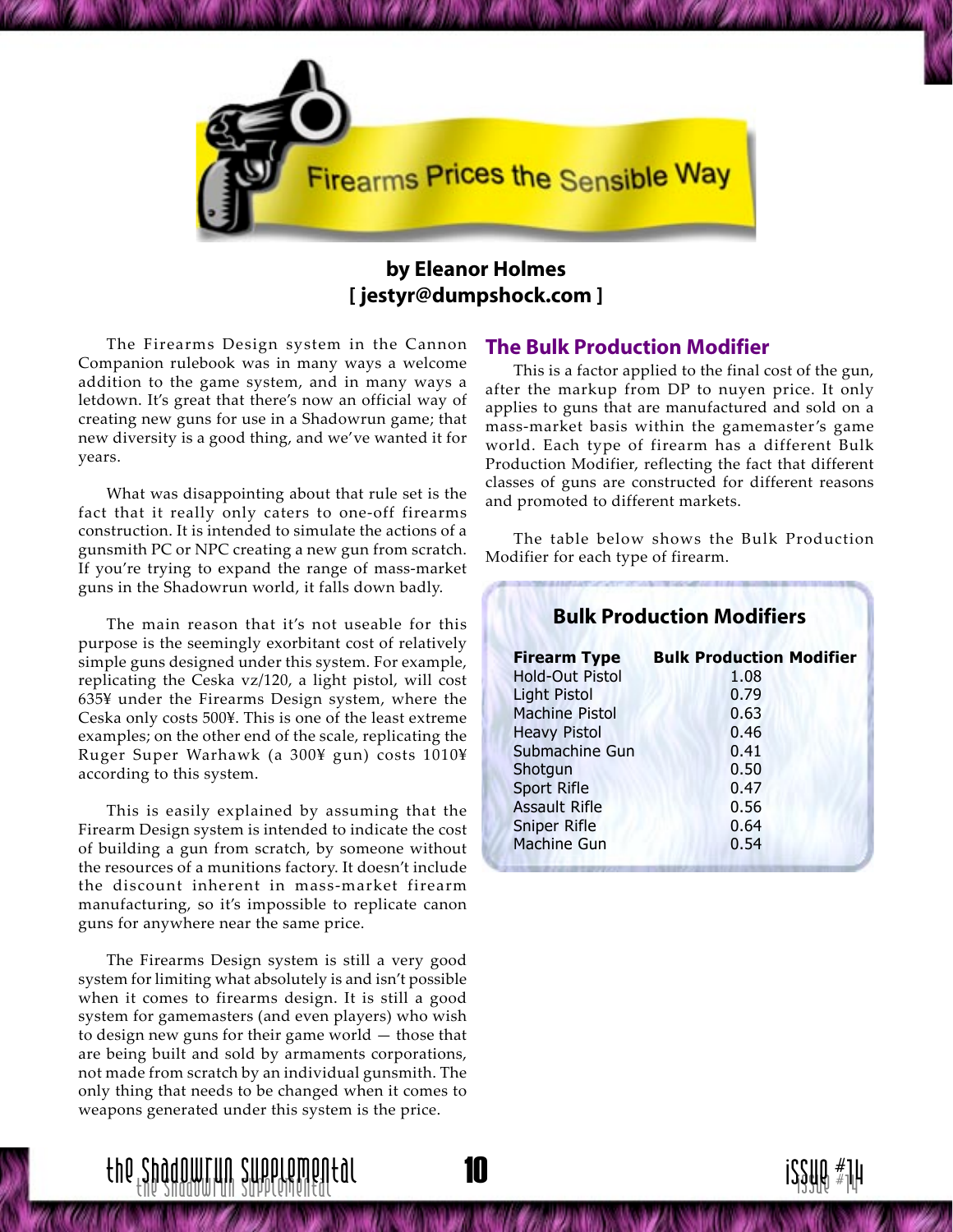#### <span id="page-11-0"></span>**Pricing Your Merchandise**

When you have designed a weapon using the Cannon Companion design system, calculate the Design Point cost and apply the 5x markup as normal to calculate a price in nuyen. Then multiply the nuyen price by the appropriate Bulk Production Modifier to get a final sale price for a mass-market gun.

*Sarah designs the SCK Perforator, a new machine pistol thatís just hit the market in her Shadowrun game. The final DP value is 300, which gives a sale price of 1,500•. Sure, the prototypes and first limited release Perforators might have cost that much, but soon itíll be just another gun. She multiplies the 1500• by 0.63, the Bulk Production Modifier for machine pistols. Characters in Sarahís Shadowrun game will be able to pick up a Perforator for 950• - much more reasonable than 1500•, and comparable with the Ares Crusader (950•), the Ceska Black Scorpion (850•) or the Steyr TMP (900•).*

#### **Building the Bulk Production Modifier**

If you're interested in how the Bulk Production Modifier was derived, here's how I did it: I took a canon SR gun and worked out how much an identical gun costs when designed using the Cannon Companion firearm design system. I then worked out what percentage of the Cannon Companion price ("design price") was actually used for the price of the canon gun. For example, a Ruger Super Warhawk, 1010• by Cannon Companion rules, is sold for 300¥ - 29.7% of the design price.

I calculated a percentage like this for every gun from SR3 and Cannon Companion (excluding those guns which could not be replicated by Cannon Companion rules), and averaged out all the percentages for each type of gun. This average percentage is the Bulk Production Modifier for that type of gun.



 $\frac{1}{2} \sum_{i=1}^n \sum_{j=1}^n \sum_{j=1}^n \sum_{j=1}^n \sum_{j=1}^n \sum_{j=1}^n \sum_{j=1}^n \sum_{j=1}^n \sum_{j=1}^n \sum_{j=1}^n \sum_{j=1}^n \sum_{j=1}^n \sum_{j=1}^n \sum_{j=1}^n \sum_{j=1}^n \sum_{j=1}^n \sum_{j=1}^n \sum_{j=1}^n \sum_{j=1}^n \sum_{j=1}^n \sum_{j=1}^n \sum_{j=1}^n \sum_{j=1}^n \sum_{j=1$ 

14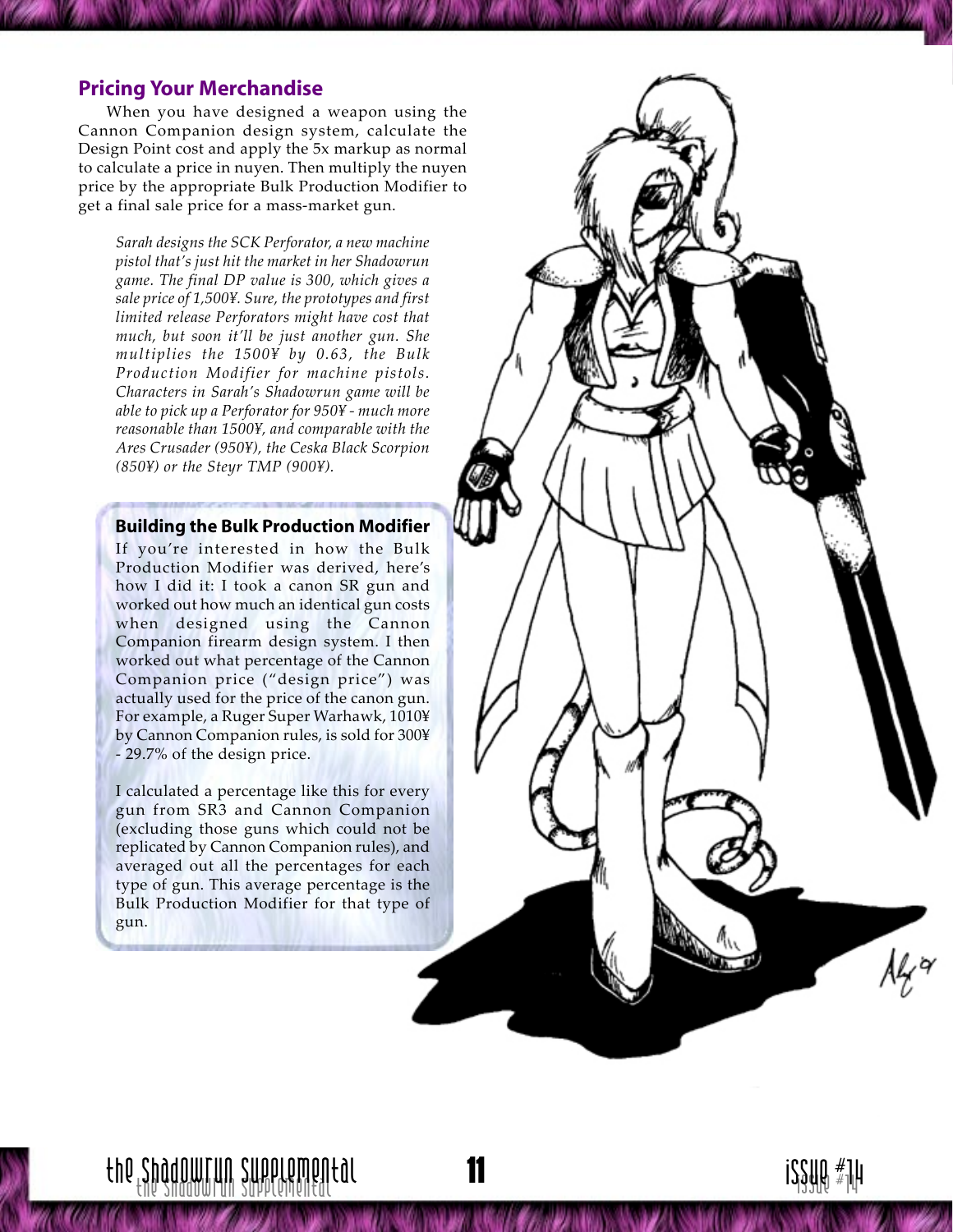

14

<span id="page-12-0"></span>

### **By Steven "Bull" Ratkovich [ bull@dumpshock.com ]**

Welcome back, intrepid gamemasters. How goes the good fight against the barbarian hordes that are your players? Hold strong, my friends and colleagues. You are the gamemaster, and with a little help, you can rein in those power gamers, clip the wings on the rules lawyers, and put the munchkins back in their place.

One of the areas that almost all GMs find frustrating is the use of Edges and Flaws, mostly flaws. Good players will take few flaws, if any, and will take flaws that they can play with and that will help put the character into their player character. Still, many players simply look at flaws as nothing more than a source of points, something you take to balance out taking some edges or to tweak a couple extra points out so that they can get an extra couple skill points or raise that Willpower up to 6.

So, for all you beleaguered gamemasters out there wondering what to do when someone shows up with a twinked out character and a page full of flaws, this is not a problem! You have several options.

The first option is simple. If this is a first game session, you always have the option of making sure all characters pass your approval. Look it over, and ask the player to make changes or to start over. As the GM, it's up to you to create the story and game that these characters will be living in, and you need to have characters you are comfortable working with to tell that story. Most of the time a few tweaks and changes will work just fine, but occasionally, you just need to have the player go back to the drawing board.

If you're more than a couple game sessions in, however, this isn't really an option. So now you have to deal with the character and, for the purpose of this article, all his flaws. If this is the case, do not lose hope. With a little creativity and a small sadistic streak, you can ensure that players are earning the build points that flaws grant them. They're called flaws for a reason – they should hinder the character in his or her daily life and when the pressure is on during a shadowrun.

#### **Aptitude/Incompetence**

As written, every Aptitude and Incompetence may be only taken for a skill that a character has. Player attempts to make an Aptitude more general - such as "Ranged Weapons" should be denied. If Incompetence: Rifle hardly affects a character because he never uses the FN-HAR he owns (and he never trains with it, trying to improve...), perhaps Incompetence: Firearms should be used instead. Also, be careful how many Incompetence flaws you allow  $-\omega$  why would a character have many skills in areas that he's by nature not competent in?

#### **Computer Illiterate**

"A 3 point flaw? Heck, my character will never use a computer.<sup>"</sup> Wrong! Everything from the phone system to a cars' Autonav is computer controlled. Computers aren't just a part of everyday life in Shadowrun; they're a part of darned near everything you do. Chances are a computer illiterate character isn't even going to be able to work the electronic menu at McHugh's. In this high tech world, it sucks to be this character. "Hey NightShade, can you order me a McSoy Meal? I can't get this stupid machine to work."

#### **Physical Flaws**

#### **Allergy**

Everyone loves an Allergy. Need a couple more points to scratch out that Strength 6 you're trying to munch up? Take an allergy! Grab something rare and stupid so the GM can't screw you! First off, remember this: There's a difference between Common, Uncommon, and Unworkable. Saying "I'm allergic to Platinum<sup>"</sup> isn't going to cut it with me, unless of course, youíre planning on getting loaded with cyber. In which case, I'll point out that platinum is a good conductor, and anything beyond standard cyber is going to use it in the wiring. Just use your head, and make sure the player is ready for the consequences of his allergies.

#### **Bio-Rejection**

Mages love this one. Non-mages, of course, rarely take it. Even at 5 points, this flaw isn't worth it to them. Mages, on the other hand, usually plan on never implanting cyberware. Sure, they'll occasionally contemplate a point of magic loss for some fancy new eyes with all the options, but rarely do they go more extreme. Simply put, do you know how much more vat grown clonal replacements cost over cyber? Or the time it takes to get said replacement parts? Have fun with this one and the mage will regret ever wanting two extra points. The same applies to Sensitive system.

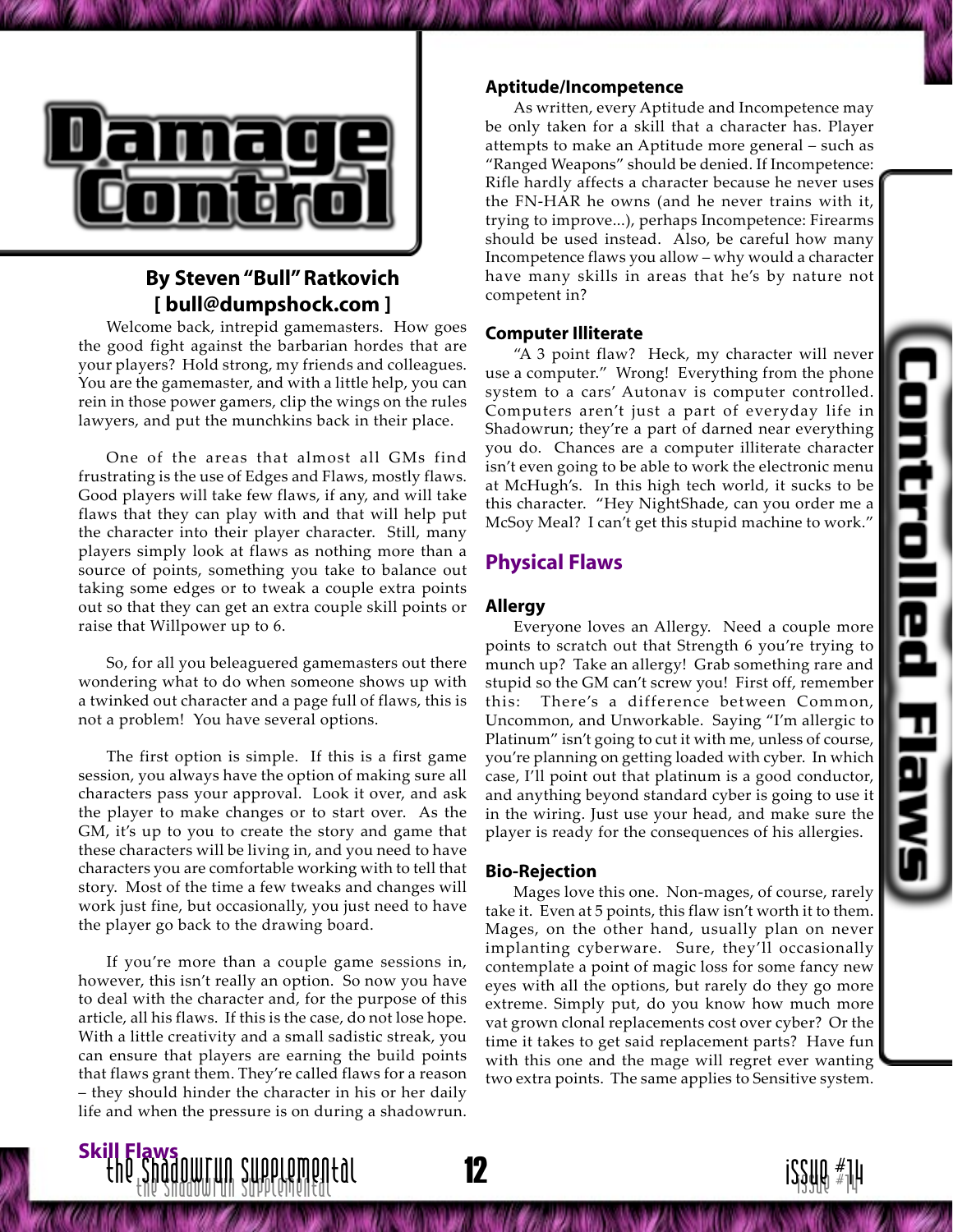## Damage Control

#### **Blind**

Be sure to enforce the "Cybereyes cannot correct this" rule, no matter how much a player may argue about it. And remember your target modifier penalties to astrally perceiving mages, plus the fact that this makes them astrally active. I had a player who once tried play a blind mage who perceived at all times. He quickly got the hint after I started having him make tests for mundane actions. Sadly, the character died later that game session due to a major blunder on the player's part.

#### **Borrowed Time**

Really, this one is almost self-explanatory. However, occasionally you'll run into a power gamer who decides to play the "expendable" character. They do it all the time anyway, but this just gives them more justification, as they figure they'll get themselves killed before this flaw can ever kick in. If you suspect this is the case, feel free to have them run out of time all that much sooner. Help them along. Why stand in their way if they want the character to die?

#### **Color Blind**

Ok, this one is a very minor flaw, worth a measly 1 point. However, it's amazing how many shadowrunners are color blind these days. If they're a decker or a rigger, this one is easy to have fun with. Ever try to work on electronics when you canít differentiate the colors of your wires? For others, this one takes a bit more work to utilize against the player, but it's still easy enough to do. "You'll know Mr. Johnson. He'll be wearing a blue suit and a red tie."

#### **Deaf**

Like blind, this one should be an obvious flaw. Don't let players weasel out of it, make sure the get the correct (-1) bonus if theyíre a rigger or decker and it doesn't affect them while rigging or decking. And remember a couple things. For one, the -4 to tests when hearing is a factor only applies to tests where hearing is only one of several factors. If sound is the only factor involved, they automatically fail. And secondly, -4 could be used as a minimum modifier  $-$  the more the test requires hearing, such as a surprise test in pitchdark – the higher the modifier.

#### **Infirm**

This is a favorite of deckers and some riggers, as well as some mages and the aforementioned "short lifespan" munchkins. This flaw can be devastating, but if the player never plans to raise the character's attributes above a certain point, theyíre getting free points. Infirm does not decrease your attributes, merely the attribute maximum. It doesn't even reduce your racial modified limit, unless of course it brings the max below this point. This means unless the PC buys high ranks in it to start, it's not going to affect a starting character at all and only hinders him over a lengthy period of time. Think long and hard about the player's intention before allowing this flaw.

#### **Night Blindness**

If this flaw is being abused, modify it so that it also overrides any natural vision modifiers, so an ork with this does not have night vision, but instead is even worse off at night than the average human. This is a fun one when crawling around a sewer or making a run at night (And really, how often do you run during the day?).

#### **Parapalegic / Quadrapalegic**

These flaws are obviously devastating to any combat- or movement-oriented character. For a decker, rigger, or even occasionally a mage it's much less so. Be careful of players who never want to leave home and/or their vehicle of choice. Remember that they can always be traced, and theyíll probably need a bodyguard at all times. If this is more a character quirk than a true flaw that hinders the player and group, then donít allow points for it. But if they get points, use it against them. No matter how many precautions the characters take, they'll never be as safe as someone who has one last resort: running away.

#### **Weak Immune System**

How often do players really need to make resistance to pathogens or poisons tests? Unless you're a sadistic GM like me, probably very rarely. This is a minor flaw, only worth -1, so you don't need to play this one up too badly. Occasionally use a poison or a disease, but more importantly, remember the common diseases. Characters with this flaw have a higher chance of getting the flu or common cold; cuts and scrapes will get infected easier. They may need a basic medkit to treat those scratches and scrapes immediately. And remember, nothing ruins a good silent sneak across a courtyard behind a guard's back than having to sneeze halfway across.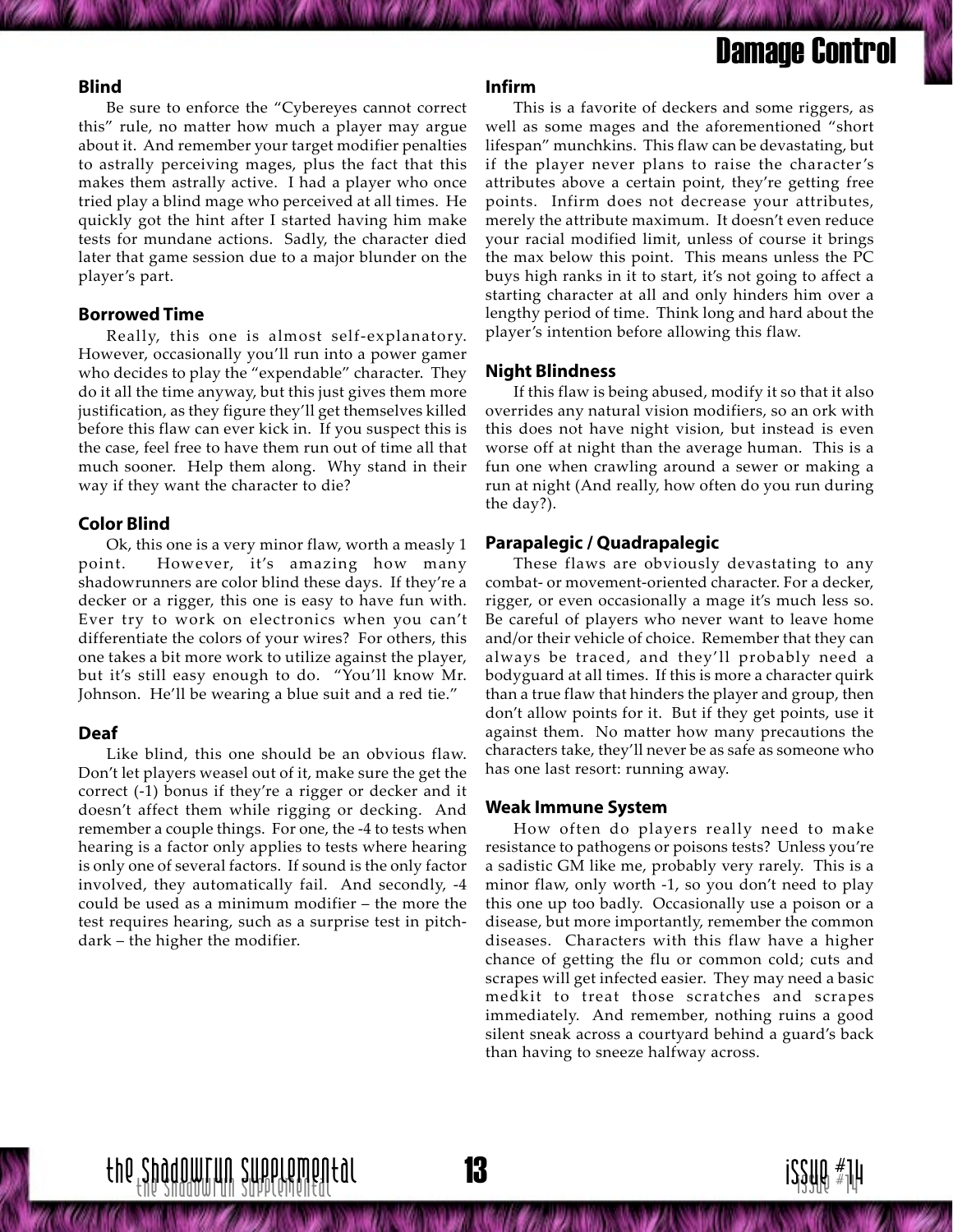#### <span id="page-14-0"></span>**Mental Flaws**

#### **Amnesia**

If you can't figure out how to utilize this against the player, don't allow it. This one can be great fun for a player and GM who want to work together to develop the character, but can be a pain for a player who takes it 'cause he's too lazy to create a background. If the latter is the case, have fun. The character is yours to use and abuse as relatives, children, enemies, and all kinds of other plot hooks can come swarming out of the woodwork.

#### **Combat Paralysis**

This is a big one among the "non-combat munch" types, especially those who don't play hyped up mages. What does it matter if you get a minimum result for the first round of initiative if your initiative is only 4+1D6 to begin with? Think long and hard about it, and remember that NPC teams will often follow the same old adage most PC teams adhere to: Geek the mage first.

#### **Compulsive**

Even at low levels, the character is going to go out of their way to get sate their compulsion. Compulsive gamblers will stop off to drop some coins in the slots, even if they have very few coins to do so. Theyíll borrow money and sell personal belongings – other people's personal belongings, sometimes - and generally get themselves in bother due to their problems, oftentimes dragging other people down with them.

#### **Flashbacks**

This is another one you can have a lot of fun with, especially with a willing player. Regardless though, this is a flaw and should be tied to what the player does. Flashbacks "when you see a dragon" aren't a good flashback for anyone, but "bullet flashbacks" from a stint in the Desert Wars are great for a merc/ sammy type. Every time they get into combat this could trigger. Apply the flashbacks to the character's "job" and it becomes a true flaw.

#### **Impulsive**

Characters like this will jump into any situation, regardless of the details. Left your pistol at home, and eight gangers just jumped you? No problem! Put them in situations where this will hamper them, and don't let them off easily. And again, if the character is designed to avoid this as a flaw, because he's got Willpower of six or more, then either throw it at him a lot, or don't allow it. For a good example of impulsive, watch the original Teenage Mutant Ninja Turtles movie.

#### Raphael had this flaw in spades. **Illiterate**

This is yet another munch favorite, as at first glance it seems to have little effect on the character. Sure, you lose out on some knowledge skills, but what all do you really need to read? Look around you, my desperate GM. You need to read everything. Sure, things are going to be more iconic in the cyberpunk future of Shadowrun, but still, words are an important part of daily life. Throw signs at them, make them realize theyíre missing out on a lot. Hurt them with it. Maybe Mr. Johnson wants a book report?

#### **Oblivious**

Huh, what was that? Did you say something? A great way to have fun with this flaw is to make a perception test for the player sometimes, and then tell only the rest of the group what's going on, leaving the player in the dark as to what's going on. This character is so focused on other things that he often misses what's going on around him. This is an obvious one, but could be a lot of fun in the hands of the right player.

#### **Pacifist / Total Pacifist**

Donít allow your players to play pacifists unless you really think they can handle it. Pacifist (-2) means a character just doesn't like to kill if they can help it, but a Total Pacifist (-5) will not kill. Moreover, most total pacifists don't even like to injure or harm others unless absolutely necessary. Play this up and enforce it, and you'll see a reduction in the number of pacifistic Shadowrunners.

#### **Phobia**

This one is similar to allergies. Everyone loves to get a few points off a phobia. After all, doesn't everyone have a phobia, a fear, of something? Whether it is spiders, the dark, heights, whatever, everyone has a phobia. But the thing to remember is most of us don't truly have any phobias. Spiders may startle us or creep us out, or we may have a brief flash of fear when the lights get turned out at night, but it's not a phobia. Phobias are true fears, and even a minor phobia will strongly distract a character, while a 4- or 5-point phobia will debilitate the character.

#### **Sensitive Neural Structure**

This should not be allowed for any character that doesnít deck or rig regularly.

14

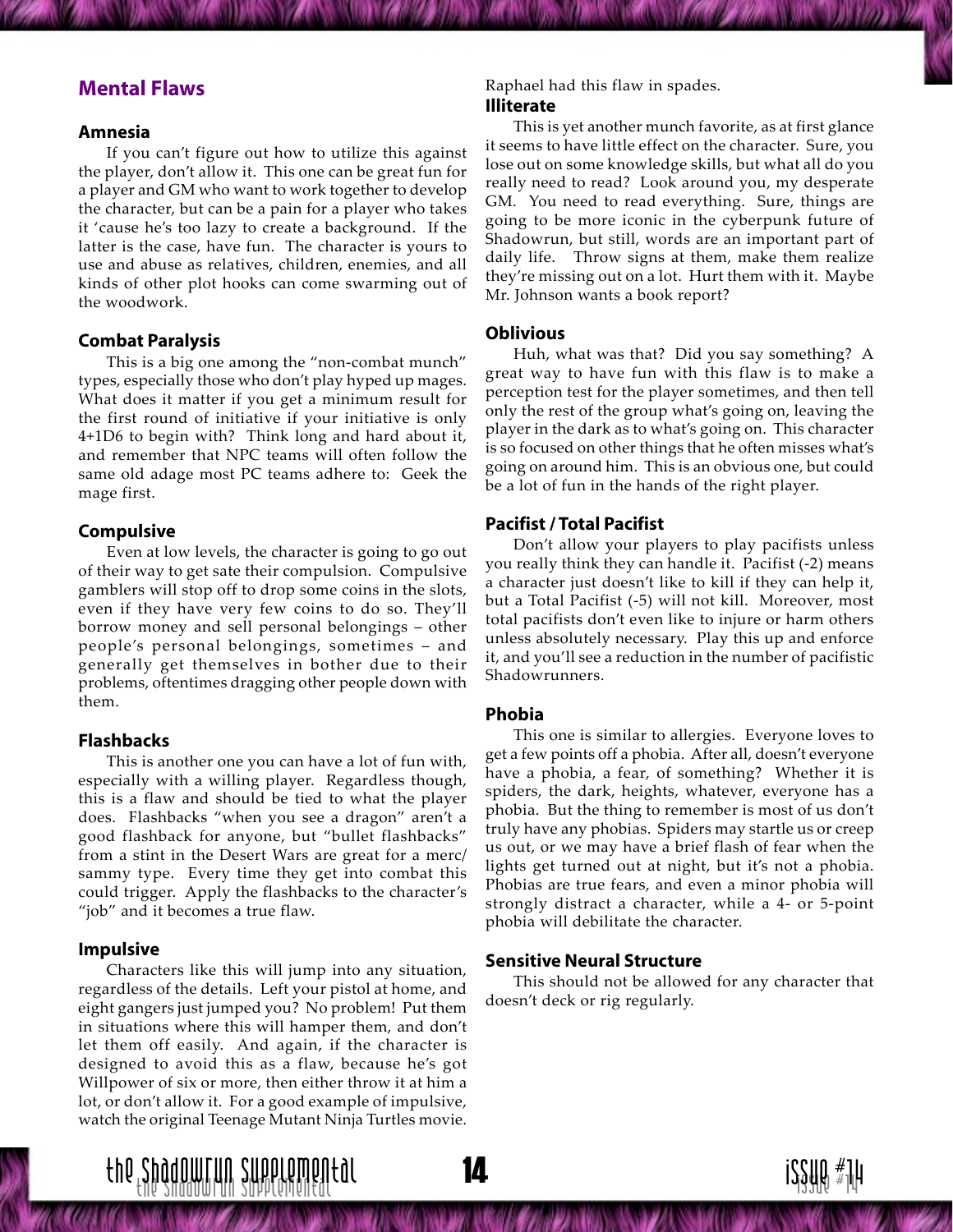#### <span id="page-15-0"></span>**Simsense Vertigo**

Like Bio-Rejection, this is a flaw really aimed at Deckers or Riggers. If the character is not going to be dealing with simsense by choice, he should not have this flaw. If a player does slip it in under the radar and isn't a rigger, decker, and never uses simsense for anything, feel free to set them into situations where they'll need to use simsense: Meeting a Mr. J via the Matrix, maybe some BTL addiction, anything to get them hooking a Simsense player up to their nogginí. Take special note that Smartlinks qualify as simsense...

#### **Uneducated**

More than just lacking training, this character lacks knowledge. This is partially represented by lower Knowledge Skills to start, but also this is a character that most likely never finished high school. He may be intelligent, but he simply never learned the fundamentals. He won't know much from high school, let alone college-level courses. Anything beyond basic math is going to be foreign to him. Heís not going to know how government works, he won't know much about geography, and heíll never have read Shakespeare. If he knows the

story of Romeo and Juliet, it's because he caught the Channel 347 Ancients/Spikes version of it where the troll girl and the elf boy fall in love and end up getting shot down in the street by both gangs. Play this up. This is another fun one for the right player, or simply free points for the wrong.

#### **Vindictive**

This is another common flaw for the average Munch. Most shadowrunners are constantly angry and carry grudges, so Vindictive seems to fit them perfectly. However, this often goes beyond the "I'll get him back someday if I get the chance" type of grudge. This is That waiter messed up my bill and stiffed me two nuyen!' followed by threats with a knife. Vindictive characters are dangerous to themselves and others, and are going to get the team in trouble one of these days. He'll end up in jail if he's lucky, or at the bottom of the Seattle Sound if he's not.

#### **Social Flaws**

#### **Dark Secret**

What angst-ridden "my whole family was murdered and I hate the world" character would be complete without the requisite Dark Secret? If you can, work with your player to come up with a good Dark Secret, or simply make one up for the more unimaginative players out there. Regardless, this needs to be something that will turn the character's world upside down. This will turn his contacts against him,



his friends against him, and even his own family or loved ones against him. There are millions of ideas, use your imagination, but it should be something worse than "I killed someone once".

#### **Day Job**

Too often this is taken because of background rather than as an actual flaw. "Yeah, my decker works in a computer store," and then they assume this means they also can get free or cheap parts to build with, and if they lose the job, no biggie. There are a lot of strings that come attached to this flaw and its bonuses. These

characters have responsibilities – being at work, looking respectable, dealing with the public – and most importantly, they have a SIN (Or they're working under the table, which has it's own set of problems).

#### **Hung Out to Dry**

Not only does no one like to deal with this character, no one **will** deal with them. Word on something they've done has gotten out, and no one wants to be associated with them. They need to stay home while the team is at their meets, and hope they can trust their partners  $-$  if their partners still trust them.

There are some other Flaws out there, but the ones I left off are all fairly self-explanatory. You can have fun with them, and in general they're fairly nasty.

:<br>|<br>|<br>|<br>|<br>| Well, that's it for this time. You are now armed and ready to deal with your over-flawed characters the next time you play! And remember, it's not a flaw unless they pay for it.



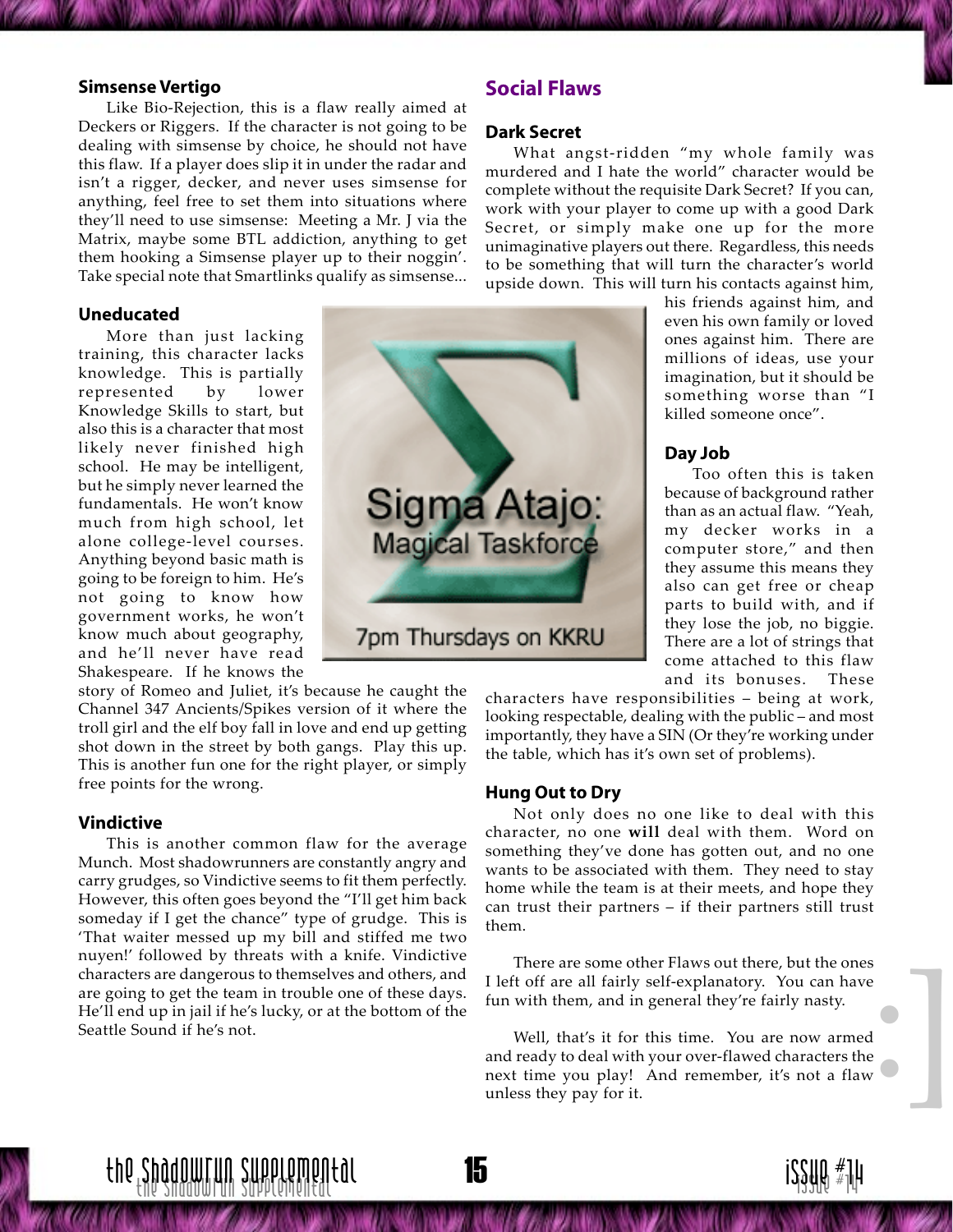<span id="page-16-0"></span>

#### **By Eleanor Homes [ jest omes jestyr@dumpshock.com ]**

Greetings again, and welcome to a more physical edition of A Little Learning. This column has a pretty even mix of Active and Knowledge skills, so those whose characters would rather do than think shouldn't feel left out.

#### **Knowledge Skills**

#### **Active Skills**

#### **Prison Operations**

**Default: Default:** Police Procedures, Law, Judicial Procedures **Specializations:** By corporation, by jurisdiction, by security level, by focus (inmate or staff)

The Prison Operations skill grants a character all appropriate knowledge related to the day-to-day functioning of a jail or prison. It covers everything from prisoner admissions through daily procedures to disciplinary action and prisoner release and transfer. This skill is possessed by inmates and staff alike, and can be used to predict the lifestyle, activities and even likely current whereabouts of a prisoner or staff member at any given time.

#### **Judicial Procedures**

**Default:** Police Procedures, Law, Prison Operations **Specializations:** By jurisdiction, by process (arraignment, bail, juries, etc.), by crime type

This skill grants a character knowledge of the workings of the justice system. Judicial Procedures covers the non-police side of law enforcement: courthouse operations, legal protocols, trials and hearings, and so forth. A character with this skill knows what to expect from arrests and arraignment, bail hearings, sentencing, and superficial jail procedures. Judicial Procedures gives the knowledge required to work in (or pose as a worker in) a courtroom, parole office, bail holding area, legal office, or similar fields.

#### **Vehicle Security**

**Default: Default:** Security Devices, any Vehicle systems knowledge skills

**Specializations: Specializations:** By manufacturer, by device type, by responsiveness (passive/active)

This skill covers the various security mechanisms installed to protect modern vehicles. It includes knowledge of door locks and controls, ignition security, alarm systems, anti-theft systems, and any other common defensive measures. It does not allow characters to circumvent electronic or key locks (which must be dealt with using the appropriate Active Skills) but may, at the GM's discretion, suggest avenues to bypass such locks if any exist.



**Default:** Any appropriate B/R skills (at GM's discretion) **Specializations:** Carpentry, Plumbing, Mechanisms, etc.

Perhaps better described as "General Build/ Repair", the Handyman Active Skill covers all those tool-using jobs not specifically included in another B/R skill. From repairing a doorframe to tiling a bathroom, this skill turns a character into a general Mr. Fixit and home handyman. Handyman should be used in consultation with the GM, to determine if any other B/R skills would be more appropriate. (For example, Electronics B/R may cover cabling or electrical wiring work, and hence a Handyman skill would not be applicable.) However, the character may default to their Handyman skill for any appropriate B/R skill that they do not possess, at the GM's discretion. Additionally, in cases of conflict between Handyman and a specific B/R skill, the GM may wish to allow the use of Handyman as a Complementary Skill on the specific B/R skill test.

#### **Lockpicking (Quickness)**

**Default:** Legerdemain, Stealth **Specializations:** By lock manufacturer, by lock type (padlock, deadbolt, etc.)

Although far less common than it used to be in this era of maglocks and electronics, the gentle art of lockpicking should not be dismissed by anyone who wishes to go where they should not. Page 27 of Man & Machine gives some basic rules for lockpicking. A character must have both hands free to pick a lock, and will require appropriate tools. Use of a lockpick gun (whether cybernetic or external) grants the character a Complementary Skill equal to the rating of the gun; however, lockpick guns cannot be used on very old or coarse lock mechanisms. This skill also allows characters to manipulate safe and vault mechanisms if they have the appropriate tools and knowledge.



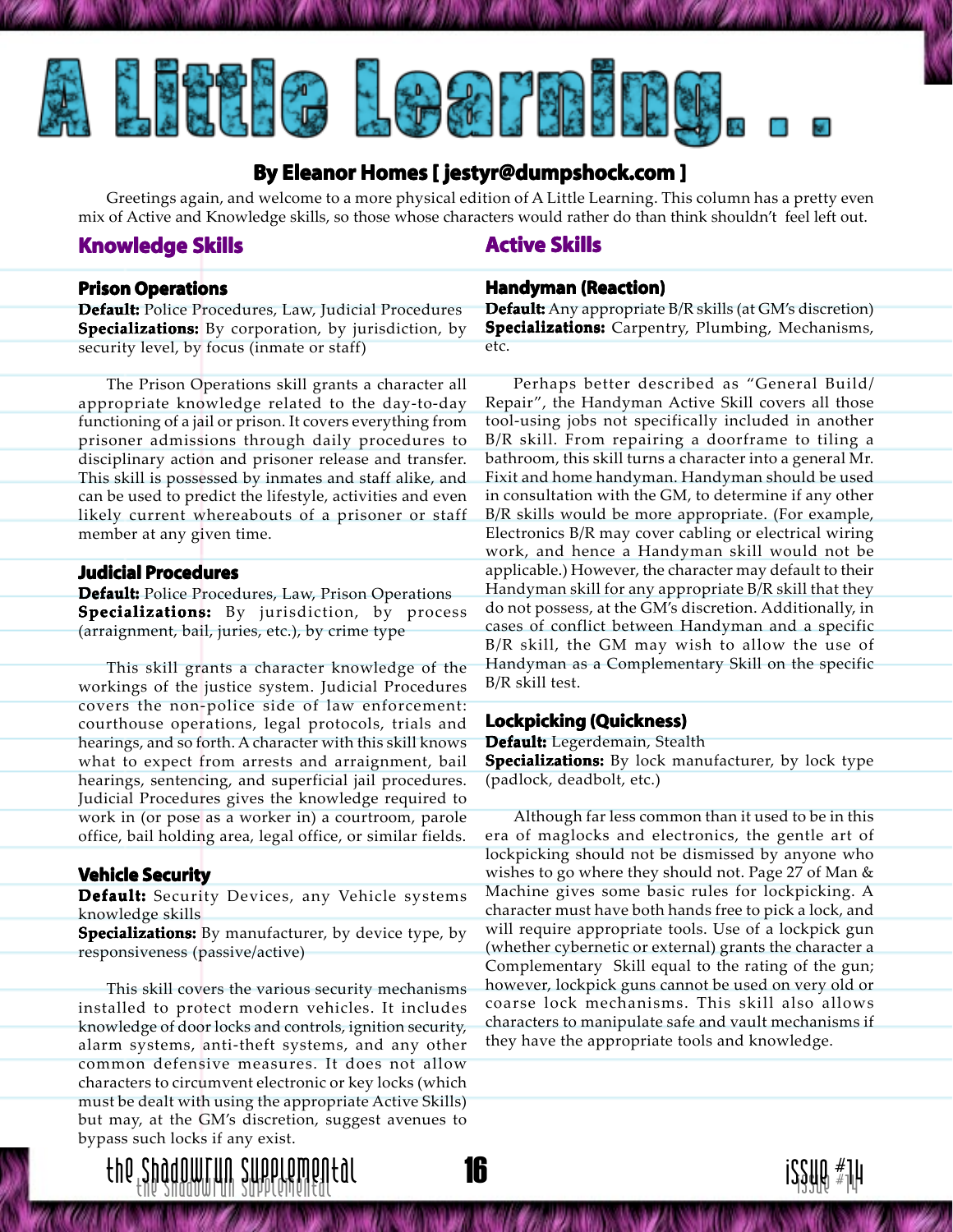#### **Speaks By Brett Sanger [ [swiftone@dumpshock.com](mailto:swiftone@dumpshock.com) ]**

<span id="page-17-0"></span>Gencon 1998 brought the world of Shadowrun players Third Edition. It promised cleaner, more consistent rules and a revitalization of the game with a focus on new players. The three years since have indeed brought us cleaner, more consistent rules. The revitalization is debatable: There was a focus on new players in the material, but precious little driving force in the game line. Metagame slowed to a crawl, and releasing the third editions of the core books took three years. FASA dropped out of the production business and sold Shadowrun to WizKids. WizKids in turn licensed out Shadowrun to FanPro, who had been publishing the German language version of Shadowrun. FanPro then hired Rob Boyle to head up FanPro LLC, based in Chicago.

This Gencon brought us Year of the Comet, which was written in the FASA days, but was processed by FanPro LLC before release. Similarly, the next few products expected to come out (**Target: Awakened Lands**, **Threats 2**, **Shadows of North America**) all had some to all of their writing done under FASA leadership. It will be 2002 before we see material that is FanPro LLC from start to finish.

In the meantime, we can judge the new leadership by their other efforts. I was always a vocal advocate of a stronger Internet presence for FASA. FanPro has already rolled out a new Shadowrun website (<http://www.shadowrunrpg.com>) and has made at least basic efforts to put out errata and product schedule information. (Disclaimer: TSS editor and founder Adam Jury has been tapped as the Shadowrun webmaster.) It remains to be seen if FanPro can better FASAís 6-8 month email response time, or if they can keep their updates timely.

#### **Advice for FanPro LLC**

In the spirit of optimism, I am including a list of the top ten improvements that could be made based on my experiences with FASA. If you have suggestions or comments, send them to me at [swiftone@dumpshock.com,](mailto:swiftone@dumpshock.com) and I may include them in a future article.

#### **10. Produce New Material**

 Third Edition has been three years of redoing the old rules. I can't complain about the quality of the rules produced, but taking three years to get where we started is not the way to build a vigorous game line.

#### **9. Release Online Materials**

 The online fan community has worked hard to deal with this issue, but that doesn't exempt the company from doing their part. Either officially recognize the efforts of the fans and house their material on your website, or produce your own. Character sheets, reference sheets, character generator programs, etc. Errata are particularly valuable. The new website looks good, but it should be the first step, not the last.

#### **8. Don't Mix Materials**

 I complained heavily about a few Second Edition books that mixed adventures and metagame information. This forced GMs that wanted to keep up-to-date to purchase adventures they might not want. Year of the Comet does a good job of avoiding this problem; let's see more of it.

#### **7. Produce Quickly**

 Nothing beats quality, but FASA was infamous for shipping books a year or more after their initial publicized shipping date. Third Edition in particular got products out the door with the speed of a moderately fast snail.

#### **6. Emphasize Culture**

 The Sixth World is a different era, with different conventions and a wide variety of cultures. Make sure that GMs have enough material to know how to represent the different groups, enough material to know how common a mechanical lock is, and give players enough material to play the role of their character.

#### **5. Improve the Books**

 Third Edition has addressed some of these concerns, but I want to see indexes, collections of relevant tables, and clear cross-referencing. (It can't be as hard to search for "XX" in a draft as it appeared to be for FASA.) Give me complete charts and tables so that I don't have to search through four books to create a character.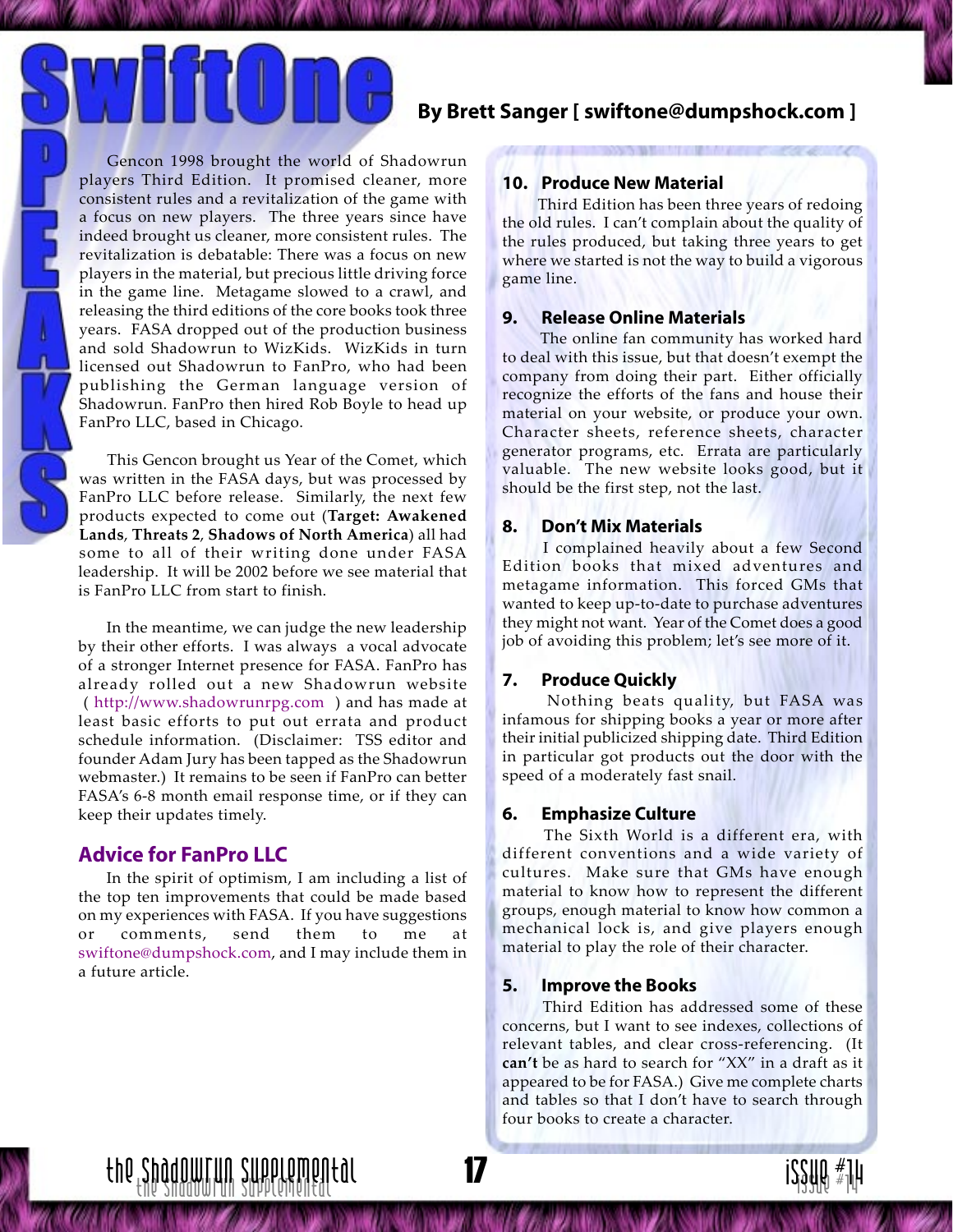## SwiftOne Speaks

<span id="page-18-0"></span>

**Sourcebook** Jon Szeto, Rich Tomasso **Size:** 205 pages **Price:** \$22.00 **ISBN:** 1-55560-402-1

**Rating:** 4 out 5 **Pros:** More useful to average game than Rigger 2 **Cons:** Still much gearhead content, no index

Of all my reviews for The Shadowrun Supplemental, my review of **Rigger 2** received the most criticism. I proclaimed that Rigger 2 had brought the rigger into the realm of the playable character.

In retrospect, I have to admit I was wrong. Rigger 2 did provide rules for the rigger, but those rules didn't mesh with the non-rigging rules well. The basics of Rigger 2 were incorporated into the Third Edition rules, though toned down to cause less interference.

Reflecting on all of this, I was concerned that **Rigger 3** would again mire the vehicle rules in multiple tests for every action. I am pleased to announce that, by and large, this is not the case. Rigger 3 does have a lot of gearhead information, but it also does a good job of providing basic setting information for the average campaign.

The classics from Rigger 2 are included: Robots, security riggers, MIJI. The book begins, however, with a good look at the average streets of Seattle. Everything from the Grid to license plates is covered. This information, though simple, is incredibly valuable to GMs and players alike for getting a feel of how things work and what is possible.

Sections also exist mostly the rigger characters: Electronic Warfare, Drones, Security Riggers, Ships and Subs, Special Rules, Advanced Rules (read: Optional rules), Toys, and Customization. Most of this information is very similar to that given in Rigger 2 or **Cyberpirates**, with some of the vague areas better defined. It is refreshing to have a sequel written (at least in part) by the same author, particularly one who has been as available to the community as Mr. Szeto. This allows actual common questions and confusion to be addressed.

**Rigger 3** As a fan of submarine movies and books, I was<br>disappointed in the Ships and Subs section. While the rules for sonar and torpedoes are covered, one would be hard pressed to run Red October 2062 using the material in here alone. The long-sought (by some) ship and submarine construction rules are included.

> Two additions I did find particularly pleasing were the optional "vehicles in standard initiative rules" and the "Similar Models" listings. The former allows for better meshing of riggers and the rest of the party, although it does toss aside most of the rigging rules.

> The latter is included in the vehicle lists (which, pleasingly, are listed by vehicle type and not by manufacturer, unlike Rigger 2.) For example, the familiar BMW Blitzen is now functionally the same as the Yamaha Sprint, the Honda Banshee, and the Harley-Davidson Diablo. This one small addition allows for increased diversity and color to the setting without adding rules complexity.

> The book includes no index, and is woefully short of vehicle illustrations, but even this is somewhat forgivable for the amount of material packed into the book.

> Rigger 3 is a worthy successor to Rigger 2. The gearheads of the group should spend happy hours designing new vehicles or customizing existing ones, and everyone else will appreciate knowing how the Grid works and what to do when traffic cameras catch them fleeing the scene of a run. Even a group without a rigger should find Rigger 3 a worthwhile investment.

#### **4. Learn From Mistakes**

 Can Thermographic Vision see an invisible character? Can you use magnification in a cybereye along with a Smartlink? These are questions that have existed since First edition, but aren't clearly answered in the rulebook. Be clear. Look at what FASA was criticized for and do better, listen to the comments you receive. Third Edition addressed a lot of **very** long standing issues from Second Edition, but it wasn't enough. Shadowrun hasn't had even a semi-official "Frequently Asked Questions" since the early days of First Edition.

#### **3. Present a Unified Vision**

 Shadowrun has moved from its gritty cyberpunk roots to an anime-like comic genre. This isn't the feel I'd prefer, but whichever way it goes the line should be consistent. Reading **Target: Matrix** was like clicking through a Viewmaster of different genres.

14

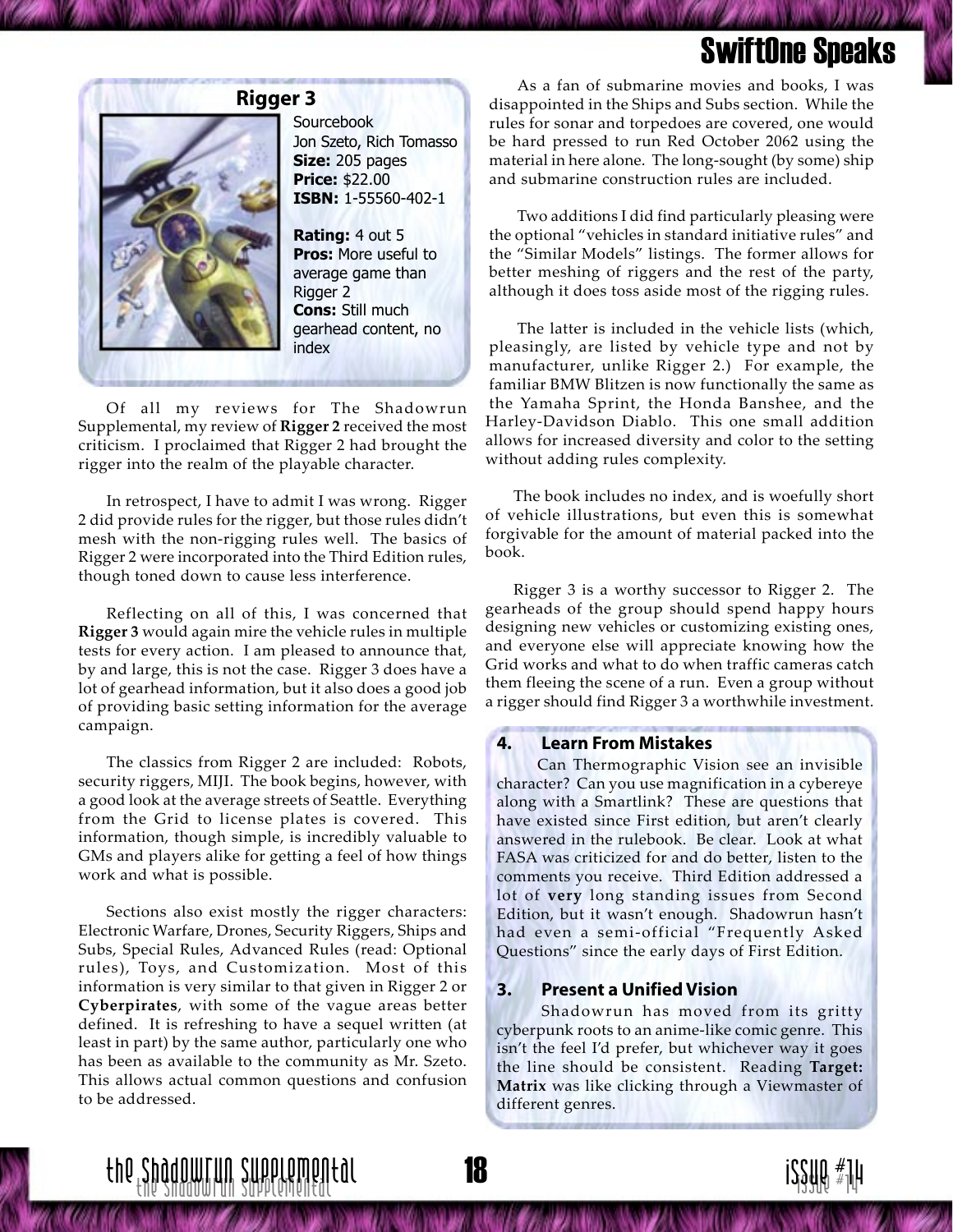## SwiftOne Speaks

<span id="page-19-0"></span>

**Sourcebook** Many Authors (17) **Size:** 160 pages **Price:** \$22.00 **ISBN:** 3-89064-650-6

**Rating:** 4 out 5 **Pros:** World-spanning metagame info **Cons:** GM-only, Worldspanning metagame info

*This review contains no "spoiler" information about Year of the Comet that is not included on the back cover, but it does contain information about previous Shadowrun products. If you are playing in a campaign that might use previous products as "new" events, or if you are trying to minimize your knowledge of this product, you should not read this review.*

Originally slated to make an appearance at Origins 2000, **Year of the Comet** (YOTC) has had a long path to travel before finally appearing in the hands of eager players. With the Shadowrun timeline now set at roughly realtime+60 years (it was 61 years during FASA's time) YOTC can now appear to be on time. Was it worth the wait?

Shadowrun has always been a game with a strong emphasis on metagame. Your characters may be trying to scrape by in their corner of the sprawl, but the world is a big and active place; events happen outside of the characters' control, and they have a very real chance of affecting the character. First Edition had the Universal Brotherhood. Second Edition had the concept of Horrors (from Earthdawn, but hinted at since First Edition), Bug City, the UCAS presidential election, the Mob war, Dunklezahn's will, the shake up amongst the megacorporations, the Voodoo War. Third Edition had the Arcology, but little else in the way of metaplot.

Year of the Comet is a return to the Second Edition style of metagame information. In the vein of B**lood in the Boardroom**, it is a timeline of events covering slightly more than a year (16 months). Unlike Blood in the Boardroom, it is not a series of "tracks" that include several adventures. It more resembles Portfolio of a Dragon as a description of the fallout of several events.

**YOTC** covers nine events that are all somewhat related to one central theme: Halley's comet is making the regular fly-by that it does every 76 years or so, but this time it's flying by an Earth that is Awakened, and it's doing so in the fiftieth anniversary of the Awakening. The global emotional response to these events can mean just about anything where magic is concerned.

> The nine events covered include genetic changelings, the rise in power of some peculiar cults, the arrival of a new Great Dragon, the fallout of trouble in Japan, (continued, but eventful) rebellion in the Yucatan, and some new magical threats. The events are spaced out in time such that they can be integrated with a normal campaign, but their global scope means that in all but the most unusual campaigns many of the items will merely be blips on the news screamsheets.

> Nothing in these events should unduly alter game balance. This is not a collection of rules, but a collection of events. The rules section consists of 23 pages, including a useful one-page timeline, a few pages of new critters, a page of short adventure ideas, and GM advice for using and running the events described in the rest of the book.

> The book itself is all done as Shadowtalk-style in character discussion (aside from the rules section). Because the nine sections cover overlapping time periods, and some sections cover events that evolve over the 16 months, the first time through can be somewhat disorienting. In particular there is some evidence that the sections were rearranged in editing, because several of the earlier sections refer to the events of a later section. GMs would be well-advised to read the entirety before use, and to take notes. Without revealing the events, GMs of games in the following areas should pay particular interest to this book: Denver, Phillipines, Cal Free State, Japan, Aztlan. Some events cover the globe, so this is not an exhaustive list.

> As a metagame book, players will find little to interest them (or perhaps, much that interests them but little for their characters to use). Reading any of the book will reveal major plot elements, and there are no spells or gear introduced. This book has less for the player than Portfolio of the Dragon did. Dunklezahn's will was public information that the characters could access; there is nothing for characters in YOTC.

> 14 bubbling with ideas of elements to drop into their game.Year of the Comet is a revival of the Shadowrun metagame, and a fairly interesting one. It is hurt not by the GM-only value (which is better than mix that hurts both groups), but by the number of events that won't be used in most campaigns. However, this harm is minor. Any Shadowrun GM reading this should walk away